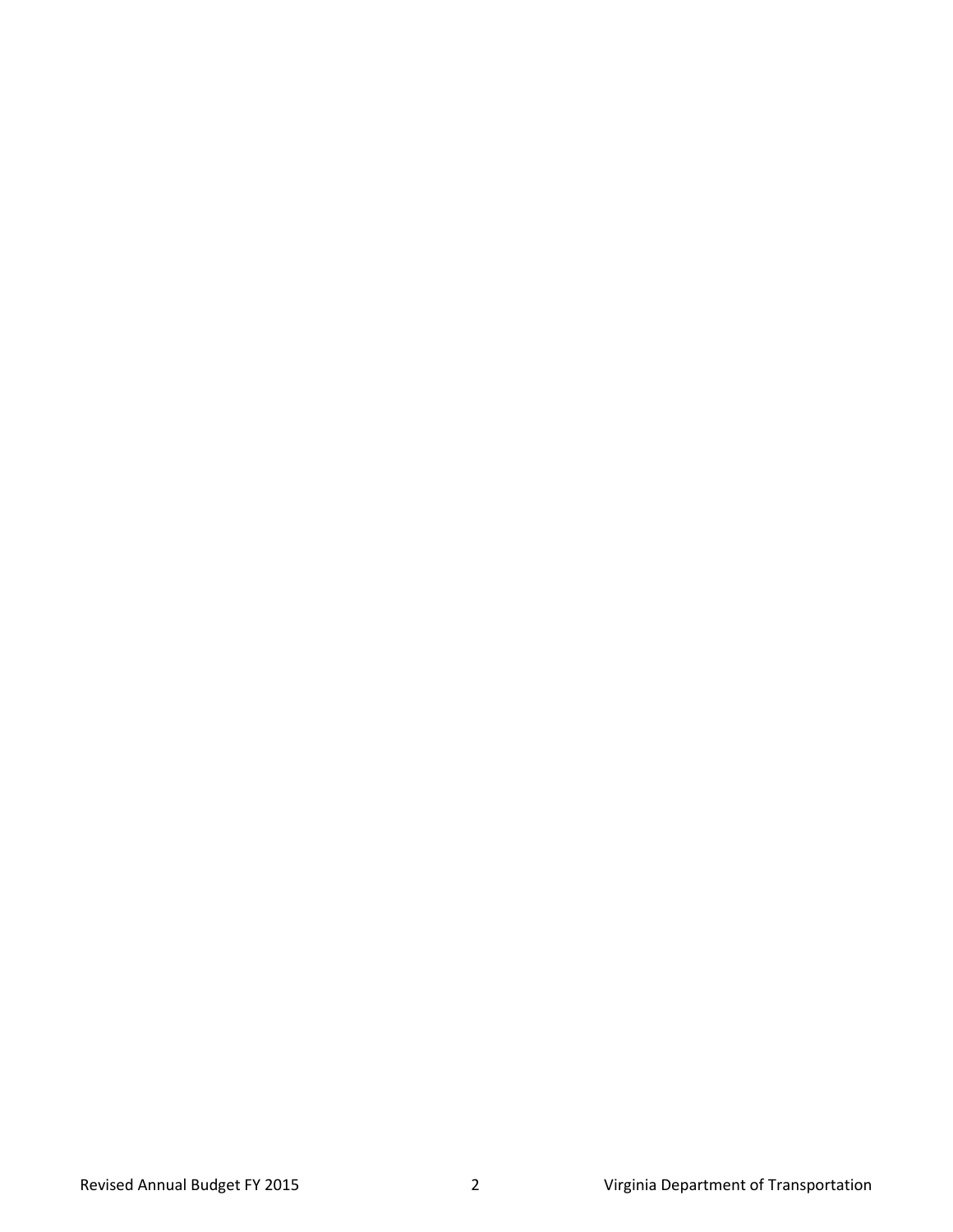## Table of Contents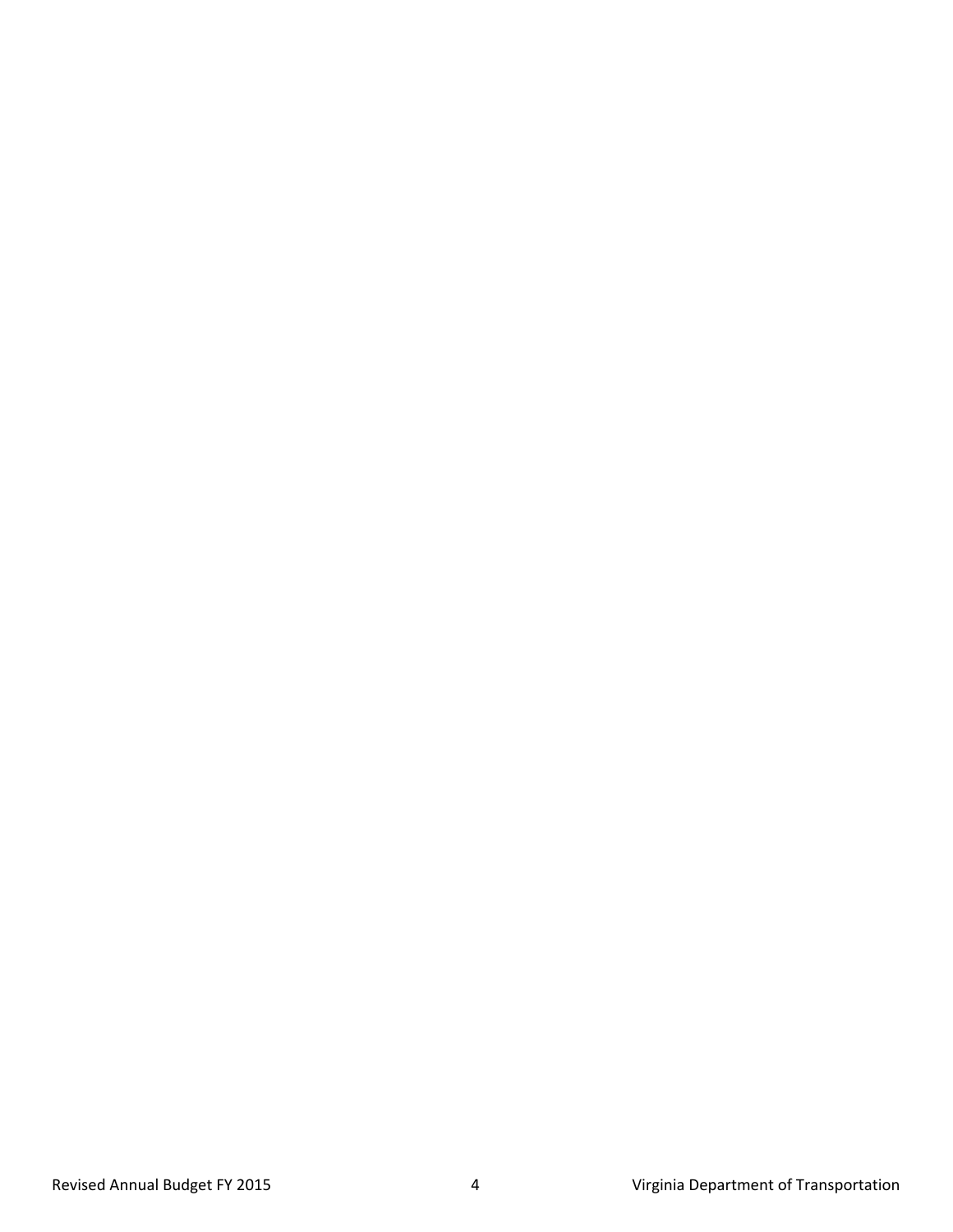#### Overview

The Revised Fiscal Year 2015 (FY 2015) budget for the Virginia Department of Transportation (VDOT) identifies the estimated revenues and the distribution of the revenues to the related transportation programs. It is based on the interim state revenue forecast from August 2014, estimated federal funding and recent Biennial Budget Actions by the General Assembly and the Governor. The Revised VDOT Budget for FY 2015 totals \$4,355,179,301, a 0.15% increase from the original FY 2015 Budget of \$4,348,496,996.

VDOT's revenues are provided by dedicated state and federal revenue sources. The major state revenues are estimated by the Department of Taxation and are included in the state's official revenue estimate. VDOT continues to estimate federal revenues based upon information received from Federal Highway Administration (FHWA).

Funding for transportation was addressed during the 2013 General Assembly Session by House Bill 2313 (Chapter 766). The revenues generated by HB 2313 will breathe new life into Virginia's transportation program. Estimated revenues for FY 2015 reflect the second year of implementation of major changes to revenue dedicated to transportation.



#### **Sources of Transportation Funds**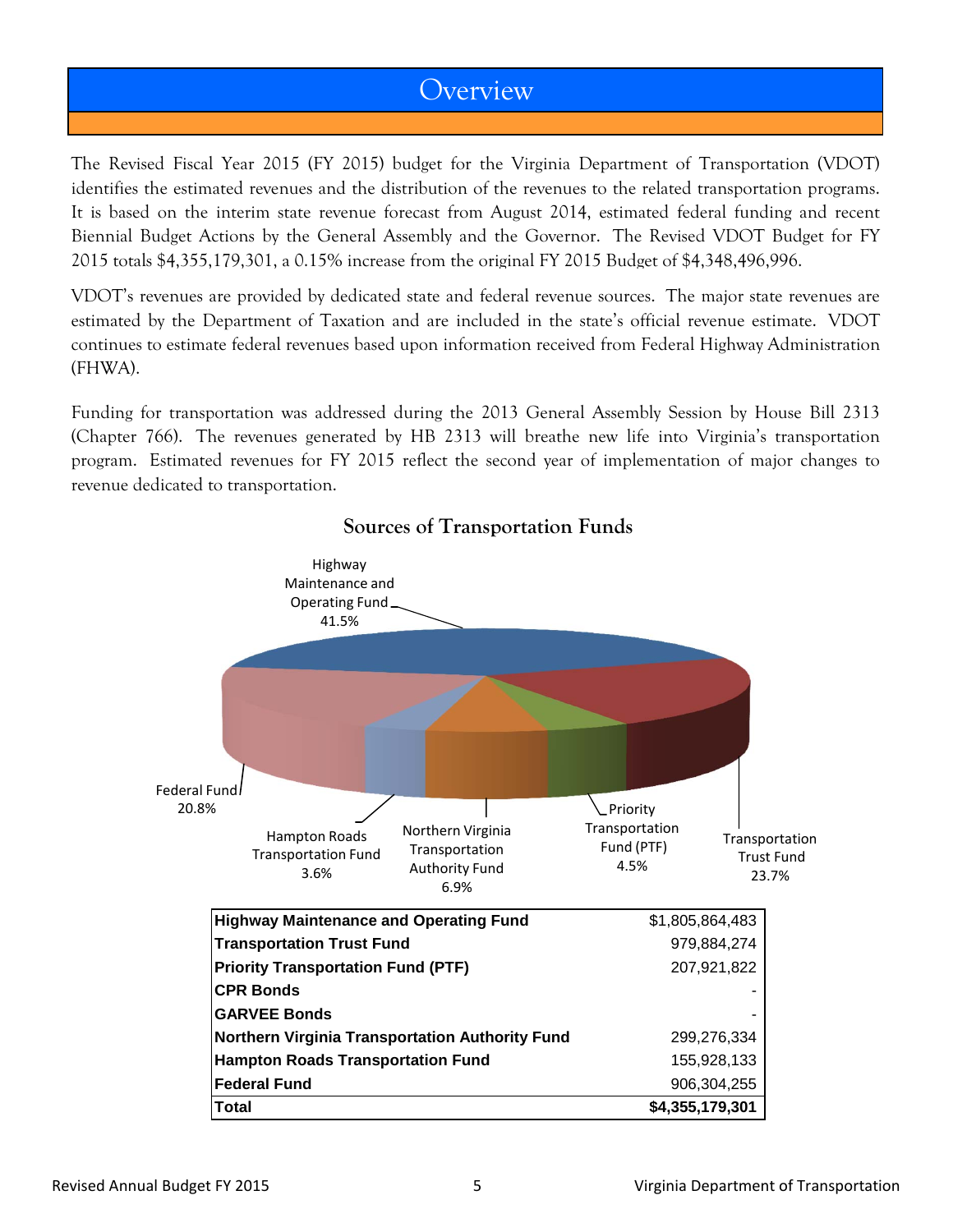### **Overview**

VDOT's revenues provide funding for debt service, maintenance, administration and construction. This budget reflects the planned use of the revenues available to the agency. The following is a summary of the programs by spending category:

|                                                 |                 | <b>REVISED</b>  | <b>INCREASE</b> |
|-------------------------------------------------|-----------------|-----------------|-----------------|
|                                                 | FY 2015         | FY 2015         | (DECREASE)      |
| <b>Debt Service</b>                             | \$325,673,181   | \$336,173,181   | \$10,500,000    |
| <b>Other Agencies and Transfers</b>             | 62,862,562      | 65,962,562      | 3,100,000       |
| Maintenance & Operations                        | 1,937,660,305   | 2,005,515,590   | 67,855,285      |
| Tolls, Administration & Other Programs          | 418,221,371     | 414,876,584     | (3,344,787)     |
| <b>Public Transportation &amp; Rail</b>         | 3,197,301       | 4,170,066       | 972,765         |
| Northern Virginia Transportation Authority Func | 299,276,334     | 299,276,334     |                 |
| Hampton Roads Transportation Fund               | 155,928,133     | 155,928,133     |                 |
| <b>Construction Program</b>                     | 1,145,677,809   | 1,073,276,851   | (72, 400, 958)  |
| <b>Total</b>                                    | \$4,348,496,996 | \$4,355,179,301 | \$6,682,305     |

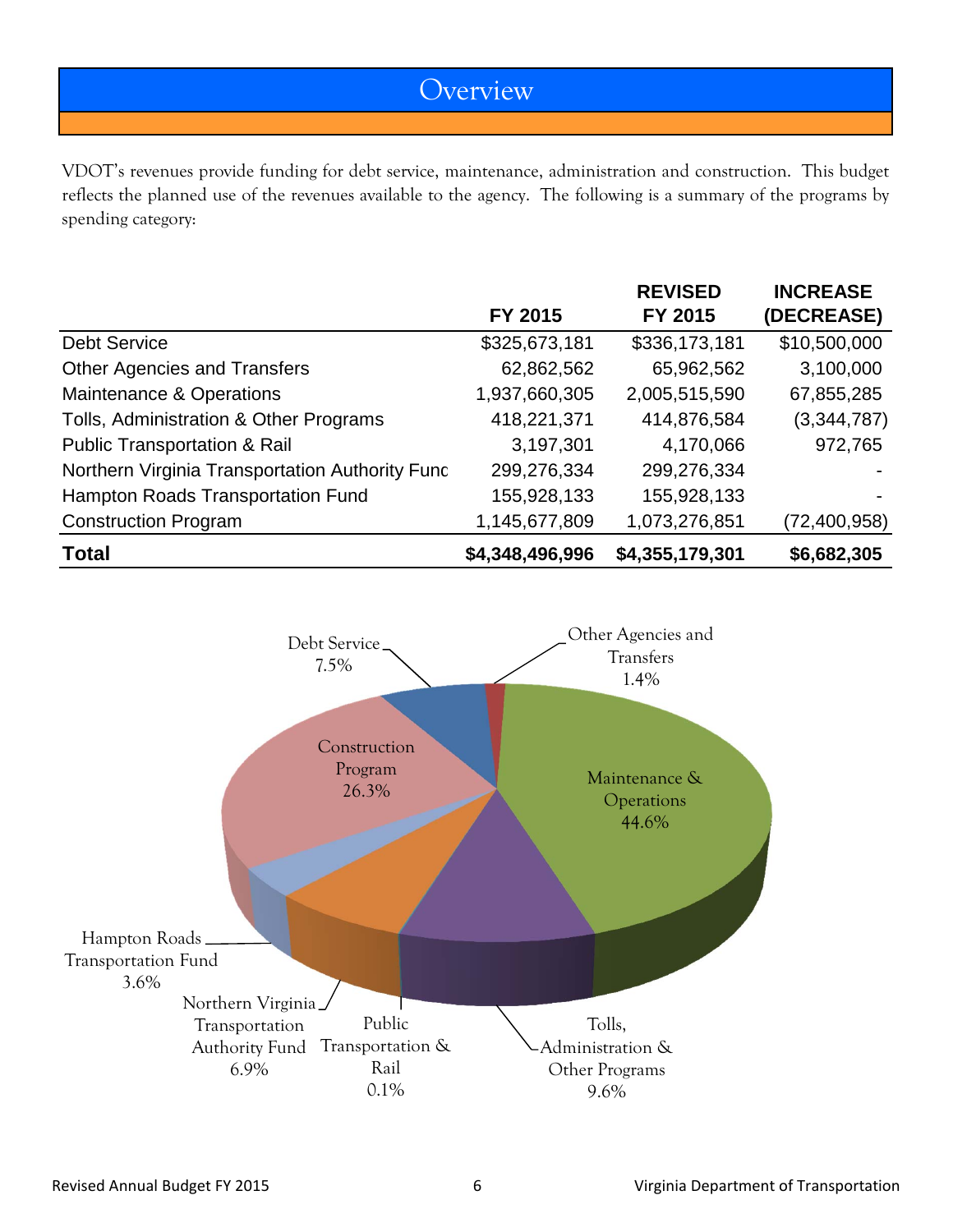#### Revenues

VDOT's revenues are specifically designated for transportation. Four primary state taxes provide for transportation in Virginia: Sales Tax on Motor Fuels, Motor Vehicle Sales and Use Tax, Motor Vehicle License Fee, and State Sales and Use Tax. The following table summarizes VDOT's Revised FY 2015 revenues.

| <b>Source</b>                   | <b>HMOF</b>     | Construction*             | Federal              | <b>Bonds</b> | <b>Other</b>    | <b>TOTAL</b>    |
|---------------------------------|-----------------|---------------------------|----------------------|--------------|-----------------|-----------------|
| Sales Tax on Motor Fuels        | \$573,000,000   | \$80,998,008              | \$<br>$\blacksquare$ | \$           | \$28,600,000    | \$682,598,008   |
| Motor Vehicle Sales and         |                 |                           |                      |              |                 |                 |
| Use Tax                         | 620,700,000     | 161,694,348               |                      |              |                 | 782,394,348     |
| Motor Vehicle License           |                 |                           |                      |              |                 |                 |
| Tax                             | 222,300,000     | 16,516,354                |                      |              |                 | 238,816,354     |
| <b>Retail Sales and Use Tax</b> | 267,500,000     | 407,403,390               |                      |              |                 | 674,903,390     |
| International Registration      |                 |                           |                      |              |                 |                 |
| Plan                            | 62,300,000      |                           |                      |              |                 | 62,300,000      |
| <b>CPR Bonds</b>                |                 |                           |                      |              |                 |                 |
| <b>GARVEE Bonds</b>             |                 |                           |                      |              |                 |                 |
| Other Revenue to                |                 |                           |                      |              |                 |                 |
| Support Bond Programs           |                 |                           |                      |              | 107,527,258     | 107,527,258     |
| Insurance Premium               |                 |                           |                      |              |                 |                 |
| Revenue                         |                 |                           |                      |              | 150,600,000     | 150,600,000     |
| Local                           |                 | 202,777,696               |                      |              |                 | 202,777,696     |
| <b>Regional Transportation</b>  |                 |                           |                      |              |                 |                 |
| Funds                           |                 |                           |                      |              | 455,204,467     | 455,204,467     |
| <b>Other Sources</b>            |                 |                           |                      |              |                 |                 |
| Federal                         |                 |                           | 906,304,255          |              |                 | 906,304,255     |
| Transfer to HMOF                |                 | 264,579,408 (264,579,408) |                      |              |                 |                 |
| Transfer from HMOF for          |                 |                           |                      |              |                 |                 |
| <b>MWAA</b>                     | (100,000,000)   | 100,000,000               |                      |              |                 |                 |
| <b>TOTAL</b>                    | \$1,970,443,891 | \$707,925,489             | $$906,304,255$ \$    |              | - \$770,505,666 | \$4,355,179,301 |

\* Includes Highway Share of TTF and other special funds.

\*\* Other Sources includes VDOT Toll Facility Revenue, Cell Tower Lease Revenue, E-Z Pass Operations, Unallocated Balances, Interest and Other Miscellaneous Items.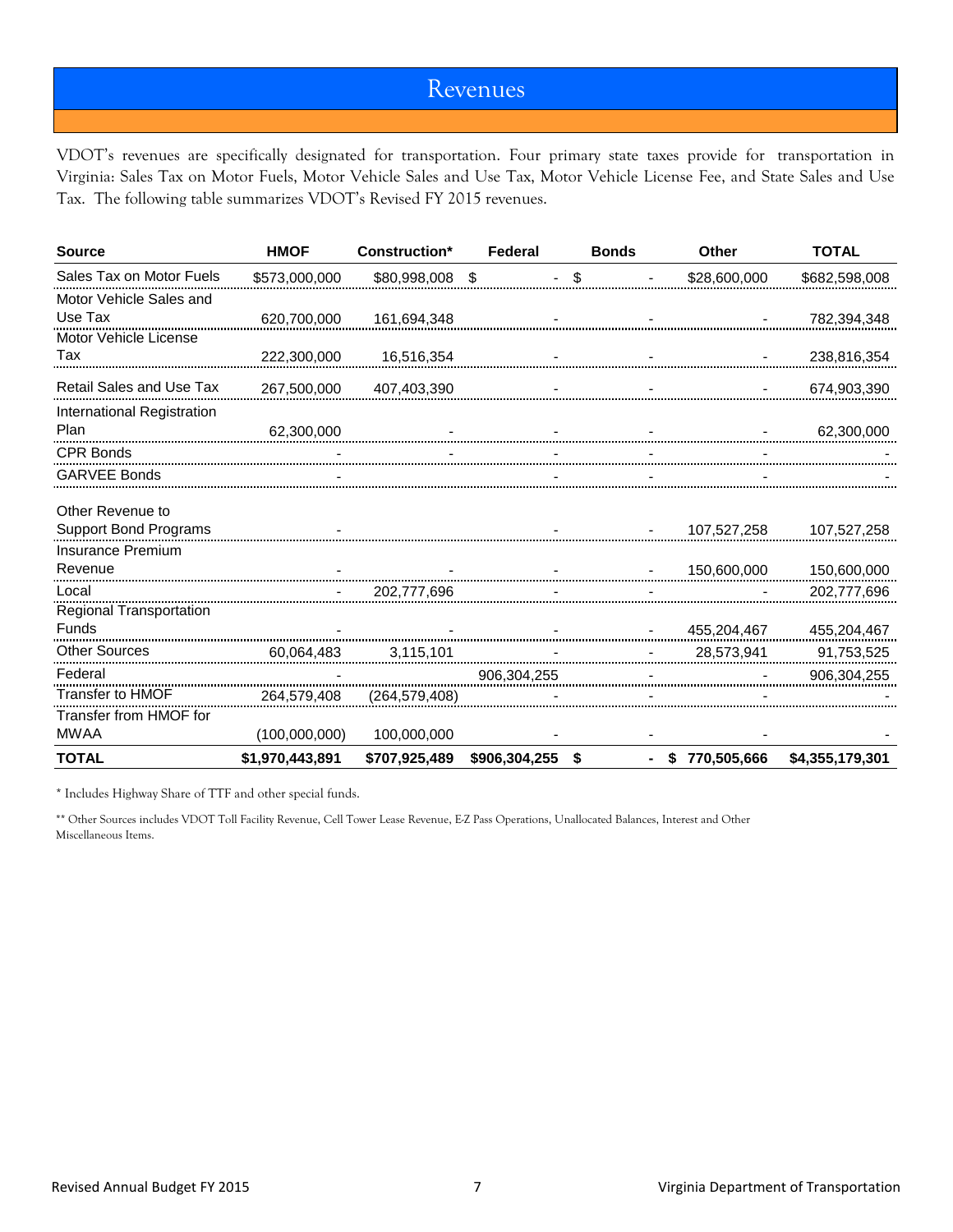### Revenues Dedicated to VDOT

This chart illustrates the revenues of the agency and their relative contribution. The Motor Vehicle Sales and Use Tax the largest single source.

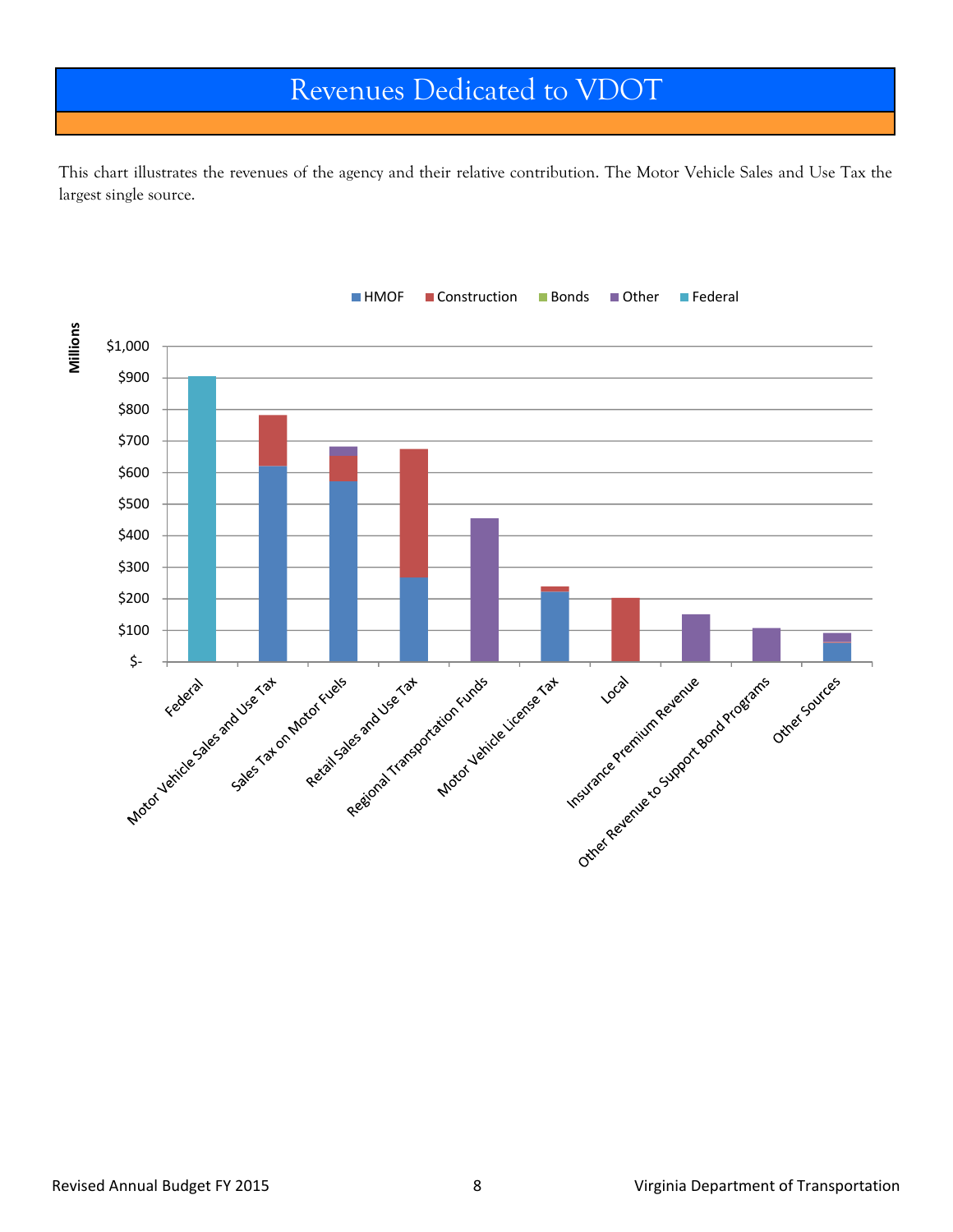## Highway Maintenance & Operating Fund

The Highway Maintenance and Operating Fund (HMOF) is one of VDOT's major funds. It is funded by dedicated state revenues as listed below. The HMOF is intended to provide for the agency's maintenance, operations and administrative needs. Since Fiscal Year 2002, the HMOF has required transfers from the Construction Fund to cover the budgetary needs of the fund.

|                                                            |                 | <b>REVISED</b>  |                   |
|------------------------------------------------------------|-----------------|-----------------|-------------------|
| <b>HMOF Revenue Sources</b>                                | FY 2015         | FY 2015         | <b>Difference</b> |
| <b>Sales Tax on Motor Fuels</b>                            | \$573,000,000   | \$573,000,000   | \$                |
| Motor Vehicle Sales and Use Tax                            | 653,500,000     | 620,700,000     | (32,800,000)      |
| Retail Sales and Use Tax<br>(Includes sales tax diversion) | 270,500,000     | 267,500,000     | (3,000,000)       |
| International Registration Plan                            | 63,500,000      | 62,300,000      | (1,200,000)       |
| <b>IMotor Vehicle Licenses</b>                             | 232,800,000     | 222,300,000     | (10,500,000)      |
| Miscellaneous Revenues                                     | 16,100,000      | 16,100,000      |                   |
| <b>Other Revenue</b>                                       | 33,158,469      | 43,964,483      | 10,806,014        |
| <b>Subtotal</b>                                            | 1,842,558,469   | 1,805,864,483   | (36,693,986)      |
| <b>Transfer from Construction</b>                          | 300,631,350     | 264,579,408     | (36,051,942)      |
| Transfer to Construction for MWAA                          | (100,000,000)   | (100,000,000)   |                   |
| Total                                                      | \$2,043,189,819 | \$1,970,443,891 | (\$72,745,928)    |

#### **HMOF Revenue Sources, Revised FY 2015**

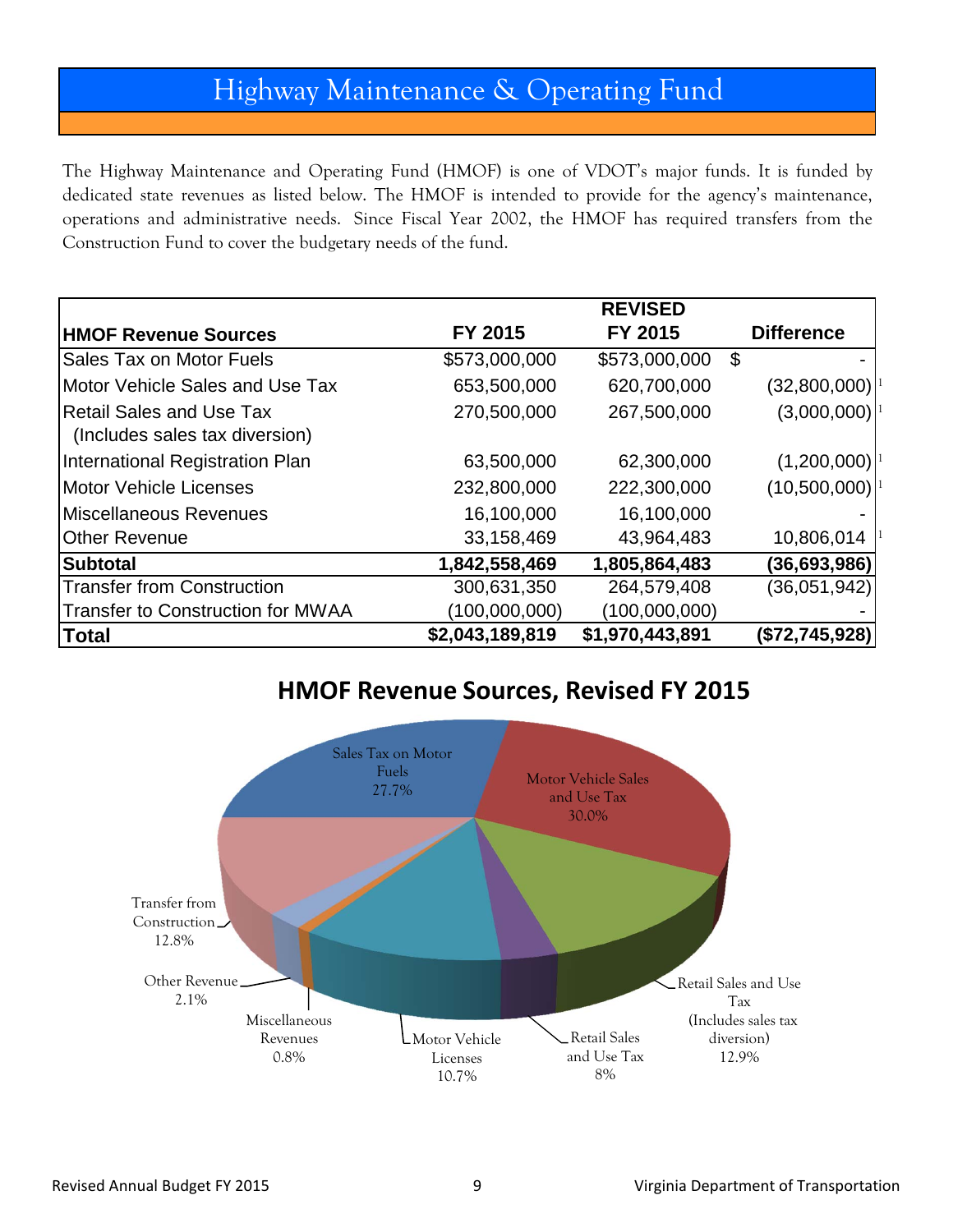### Transportation Trust Fund - Construction

The Transportation Trust Fund was created by the 1986 Special Session. VDOT manages the 78.7% of the TTF funds dedicated by the Code of Virginia for highway construction. State Revenue from Modal Distribution includes motor vehicle fuels tax, motor vehicle sales tax, and state retail sales and use tax. The following table identifies the construction fund revenues by major source.

|                                          |                 | <b>REVISED</b>  |                   |
|------------------------------------------|-----------------|-----------------|-------------------|
| <b>Construction Fund Revenue Sources</b> | FY 2015         | FY 2015         | <b>Difference</b> |
| State Revenue From Modal Distribution    | \$718,576,314   | \$664,591,541   | (\$53,984,773)    |
| <b>Federal Revenues</b>                  | 818,088,467     | 906,304,255     | 88,215,788        |
| Local Revenues                           | 202,777,696     | 202,777,696     |                   |
| <b>Other Revenues</b>                    | 6,490,384       | 5,135,660       | (1, 354, 724)     |
| <b>GARVEE Bonds</b>                      |                 |                 |                   |
| <b>CPR Bonds</b>                         |                 |                 |                   |
| Total                                    | \$1,745,932,861 | \$1,778,809,152 | \$32,876,291      |



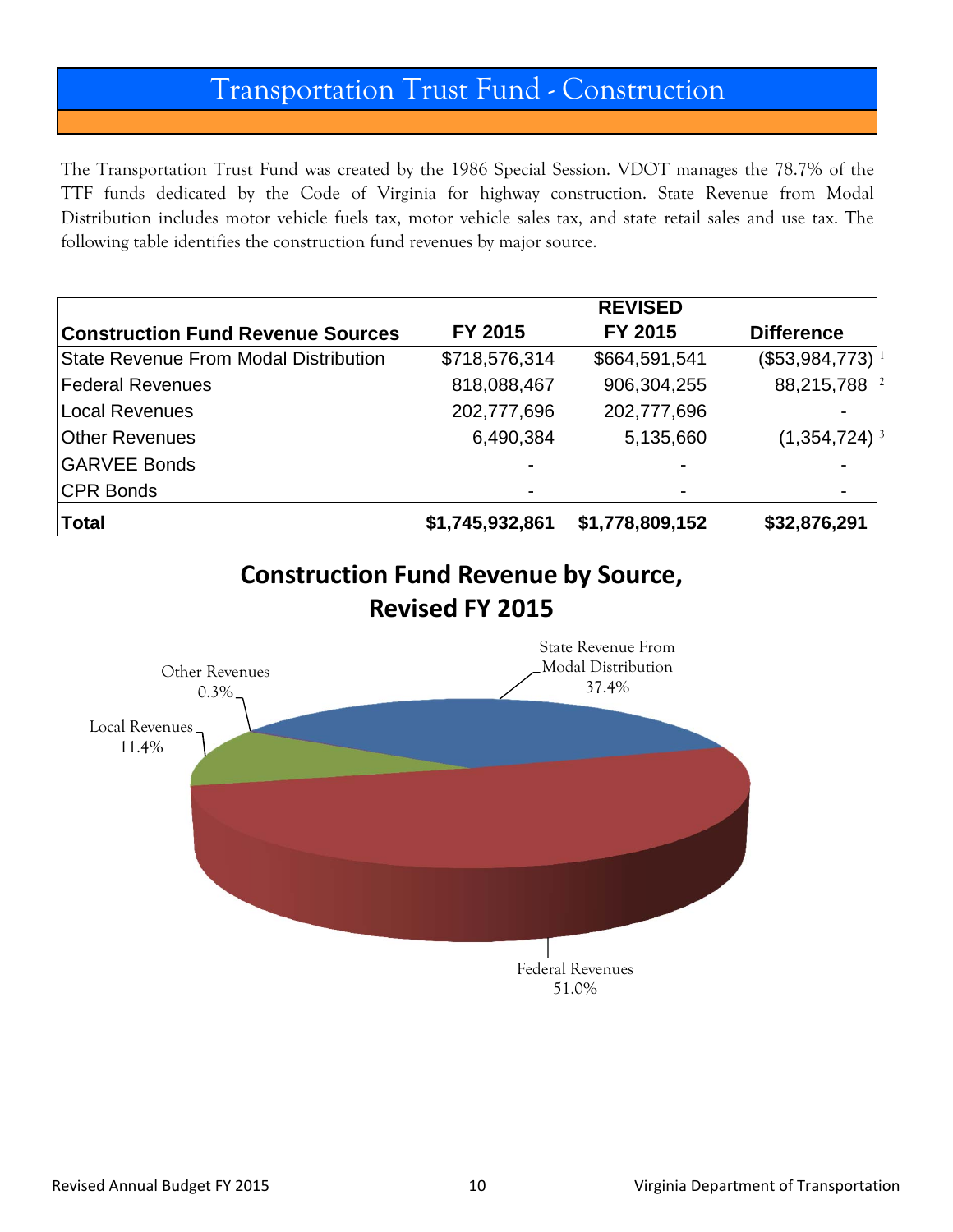## Other Fund Revenues

In addition to the two major state funds, VDOT manages a number of special funds. Each special fund receives dedicated revenues to be used to support the mission of the program.

|                                                    |                 | <b>REVISED</b>  |                   |
|----------------------------------------------------|-----------------|-----------------|-------------------|
| <b>Other Fund Revenues</b>                         | FY 2015         | FY 2015         | <b>Difference</b> |
| <b>Regional Transportation Funds</b>               | \$455,204,467   | \$455,204,467   | $\mathfrak{L}$    |
| Powhite Parkway Extension Toll Revenue             | 10,000,000      | 10,000,000      |                   |
| Coleman Bridge Toll Revenue                        | 6,000,000       | 6,000,000       |                   |
| <b>FRANS</b>                                       | 800             | 800             |                   |
| Northern VA Transportation District (NVTD)         | 27,482,742      | 27,482,742      |                   |
| Oak Grove                                          | 2,511,484       | 2,511,484       |                   |
| <b>Priority Transportation Fund (PTF)</b>          | 197,421,822     | 207,921,822     | 10,500,000        |
| <b>Transportation Partnership Opportunity Fund</b> | 1,109,850       | 1,109,850       |                   |
| Route 58                                           | 40,294,391      | 40,294,391      |                   |
| Route 28                                           | 7,216,819       | 7,216,819       |                   |
| Other                                              | 12,763,291      | 12,763,291      |                   |
| <b>Total</b>                                       | \$760,005,666   | \$770,505,666   | \$10,500,000      |
| <b>Total Construction Major Sources</b>            | 1,745,932,861   | 1,778,809,152   | 32,876,291        |
| (page 10)                                          |                 |                 |                   |
| <b>Transfer to HMOF</b>                            | (300, 631, 350) | (264, 579, 408) | 36,051,942        |
| <b>Transfer from HMOF for MWAA</b>                 | 100,000,000     | 100,000,000     |                   |
| <b>Total Construction Fund</b>                     | \$2,305,307,177 | \$2,384,735,410 | \$79,428,233      |

### **Other Fund Revenue, Revised FY 2015**

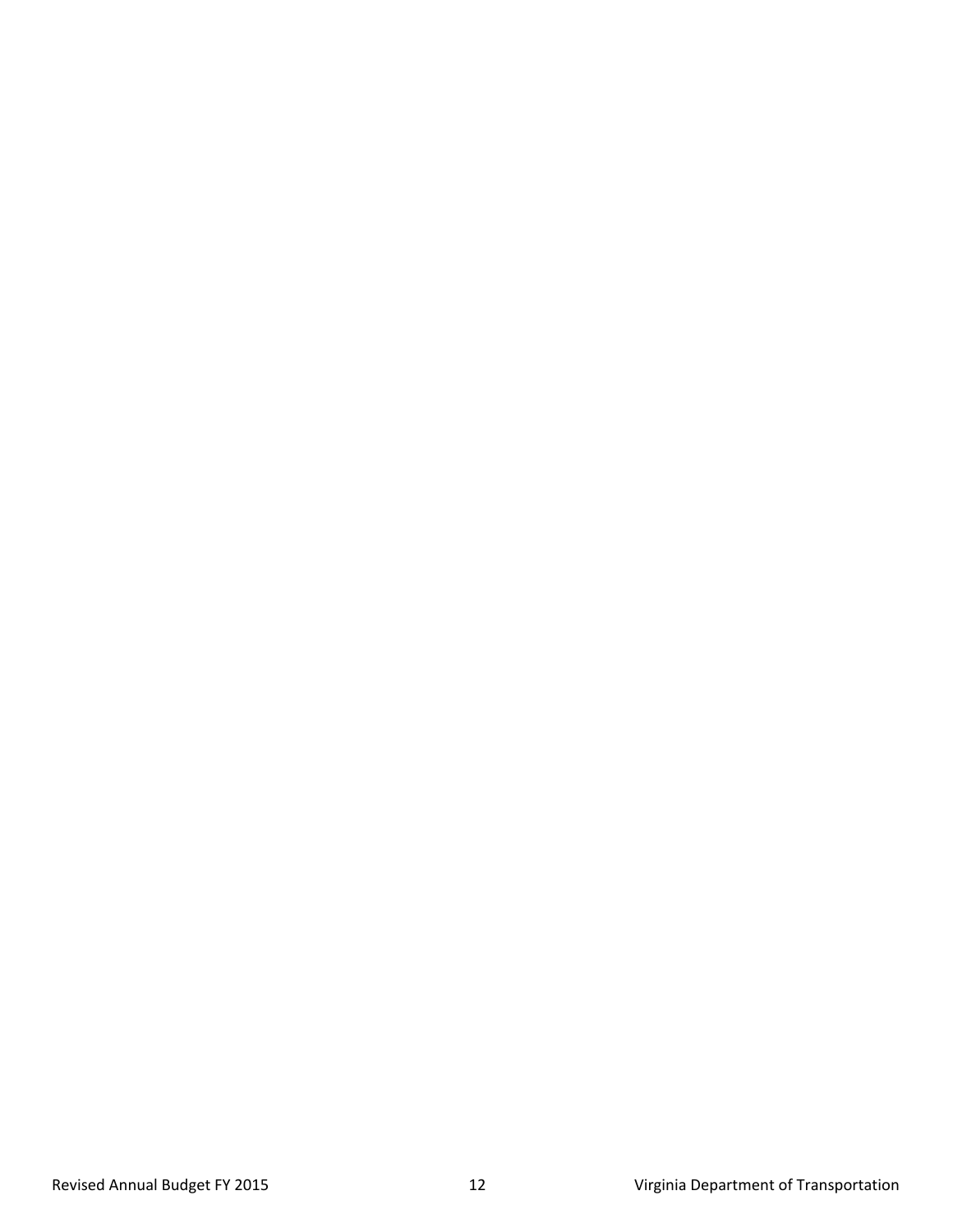VDOT Program Descriptions & Allocations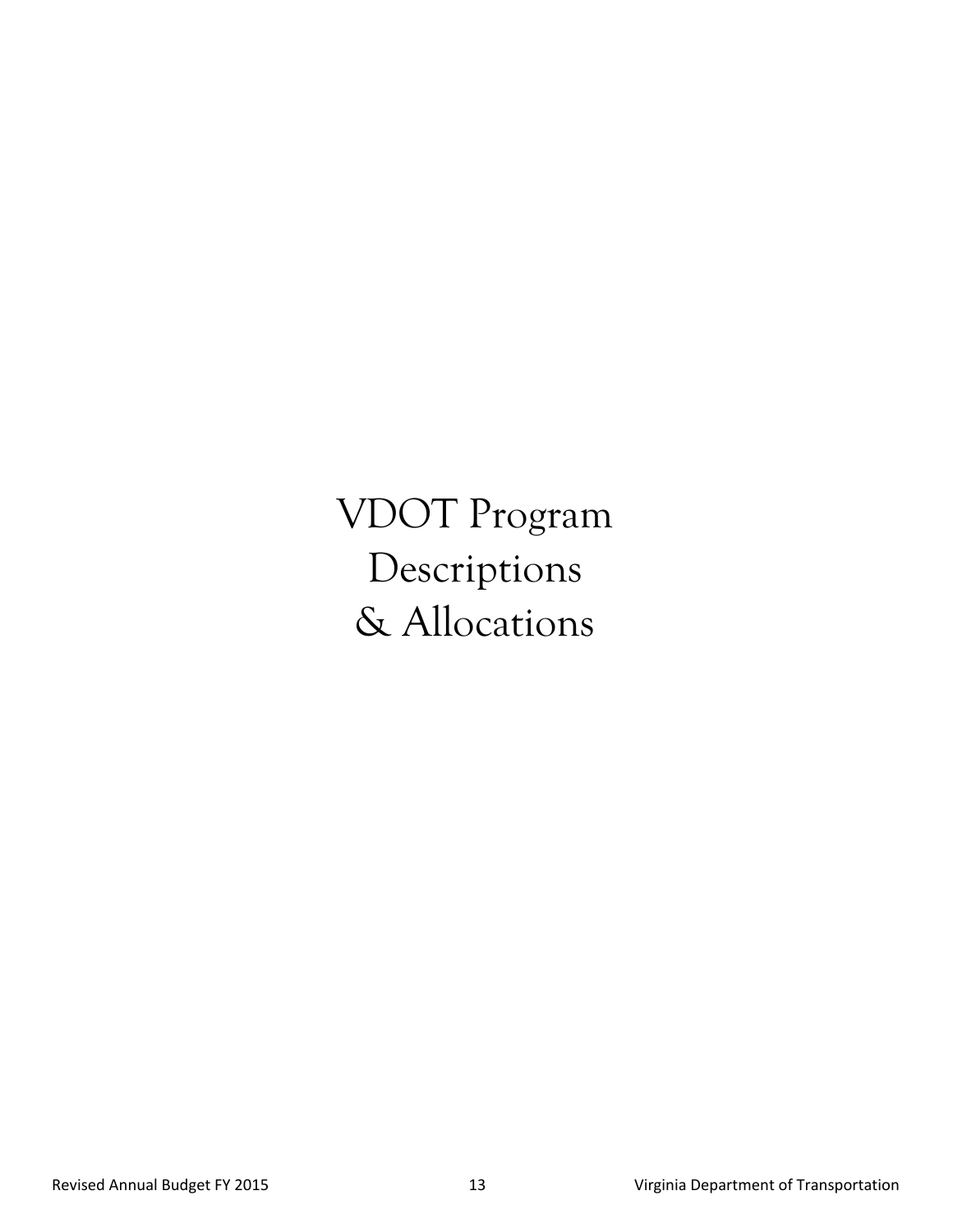The following table summarizes VDOT's budget by the major budgetary programs.

|                                                      | FY 2015         | <b>REVISED</b><br>FY 2015 | <b>INCREASE</b><br>(DECREASE) |
|------------------------------------------------------|-----------------|---------------------------|-------------------------------|
| Environmental Monitoring and Evaluation (514)        | \$13,304,161    | \$13,251,385              | (\$52,776)                    |
| Ground Transportation Planning and Research (602)    | 68,077,956      | 67,936,320                | (141, 636)                    |
| Highway System Acquisition and Construction (603)    | 1,145,677,809   | 1,073,276,851             | (72, 400, 958)                |
| Highway System Maintenance (604)                     | 1,512,705,581   | 1,580,560,866             | 67,855,285                    |
| Commonwealth Toll Facilities (606)                   | 33,871,726      | 33,871,726                |                               |
| <b>Financial Assistance to Localities (607)</b>      | 880,159,191     | 880, 159, 191             |                               |
| Non-Toll Supported Transportation Debt Service (612) | 325,673,181     | 336, 173, 181             | 10,500,000                    |
| Administrative and Support Services (699)            | 264,958,211     | 261,807,836               | (3, 150, 375)                 |
| <b>VDOT Capital Outlay (998)</b>                     | 38,009,317      | 38,009,317                |                               |
| Support to Other State Agencies                      | 62,862,562      | 65,962,562                | 3,100,000                     |
| Support to DRPT Programs                             | 3,197,301       | 3,797,301                 | 600,000                       |
| <b>Support to Ports</b>                              |                 | 372,765                   | 372,765                       |
| <b>Total</b>                                         | \$4,348,496,996 | \$4,355,179,301           | \$6,682,305                   |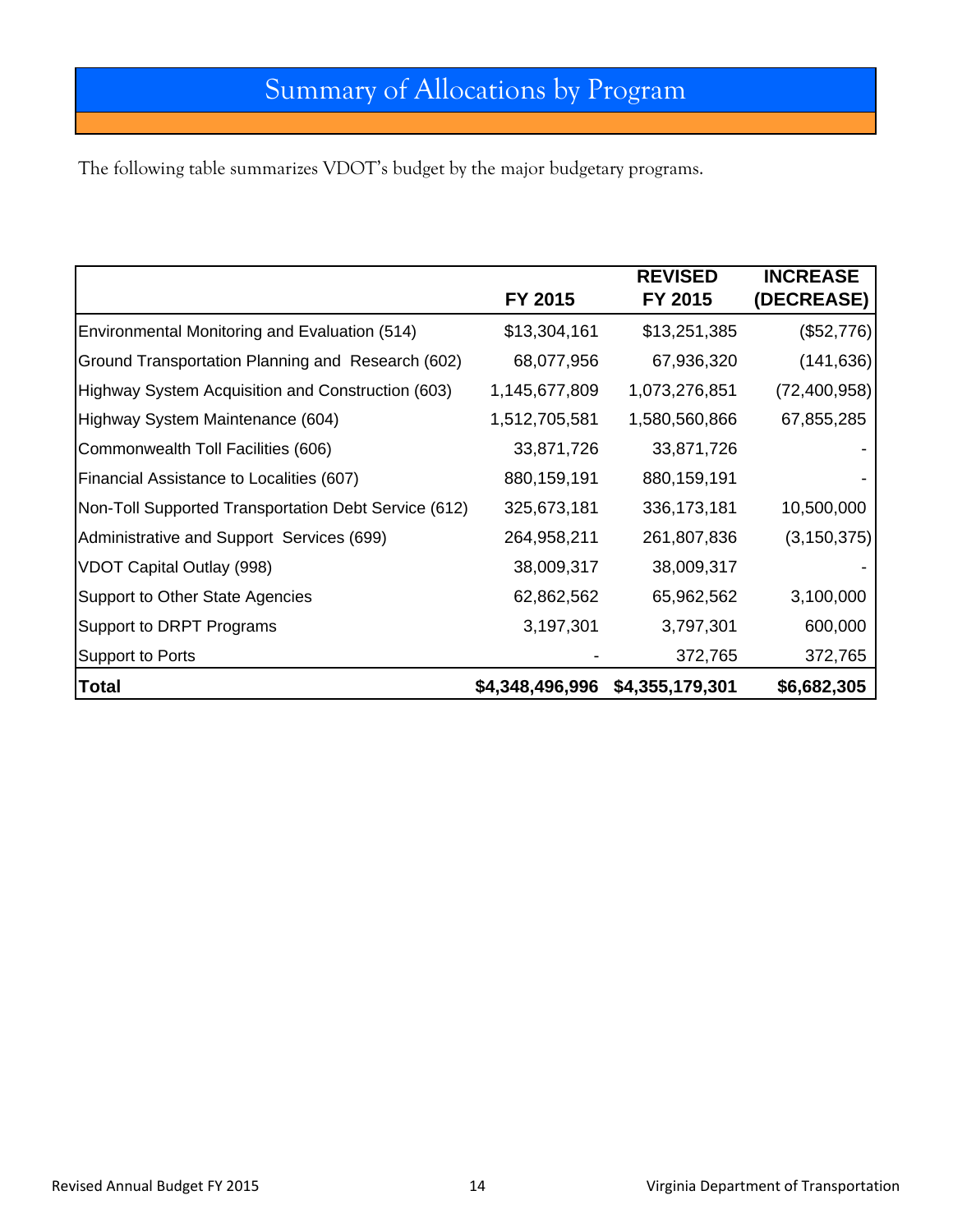## Environmental Monitoring and Evaluation (514)

The Environmental Program consists of the following service areas:

**Environmental Monitoring and Compliance for Highway Projects (514008)** - To provide efforts to evaluate, monitor and maintain the quality of the state's natural resources as part of a balanced consideration of environmental and transportation needs. VDOT's wetland mitigation program is funded in this service area.

**Environmental Monitoring Program Management and Direction (514009)** - To provide activities related to the management and direction of the program. Adequate and effective management and direction is critical to the success of the program.

| <b>ENVIRONMENTAL MONITORING &amp;</b>                                             |              | <b>REVISED</b> | <b>INCREASE</b>   |
|-----------------------------------------------------------------------------------|--------------|----------------|-------------------|
| <b>EVALUATION (514)</b>                                                           | FY 2015      | FY 2015        | (DECREASE)        |
| <b>Environmental Monitoring &amp; Compliance</b><br>for Highway Projects (514008) | \$10,849,663 | \$10,813,010   | $($ \$36,653) $ $ |
| <b>Environmental Monitoring Program</b><br>Management (514009)                    | 2,454,498    | 2,438,375      | (16, 123)         |
| <b>TOTAL ENVIRONMENTAL</b><br><b>MONITORING &amp; EVALUATION</b>                  | \$13,304,161 | \$13,251,385   | (\$52,776)        |
| TTF                                                                               | 13,304,161   | 13,251,385     | (52, 776)         |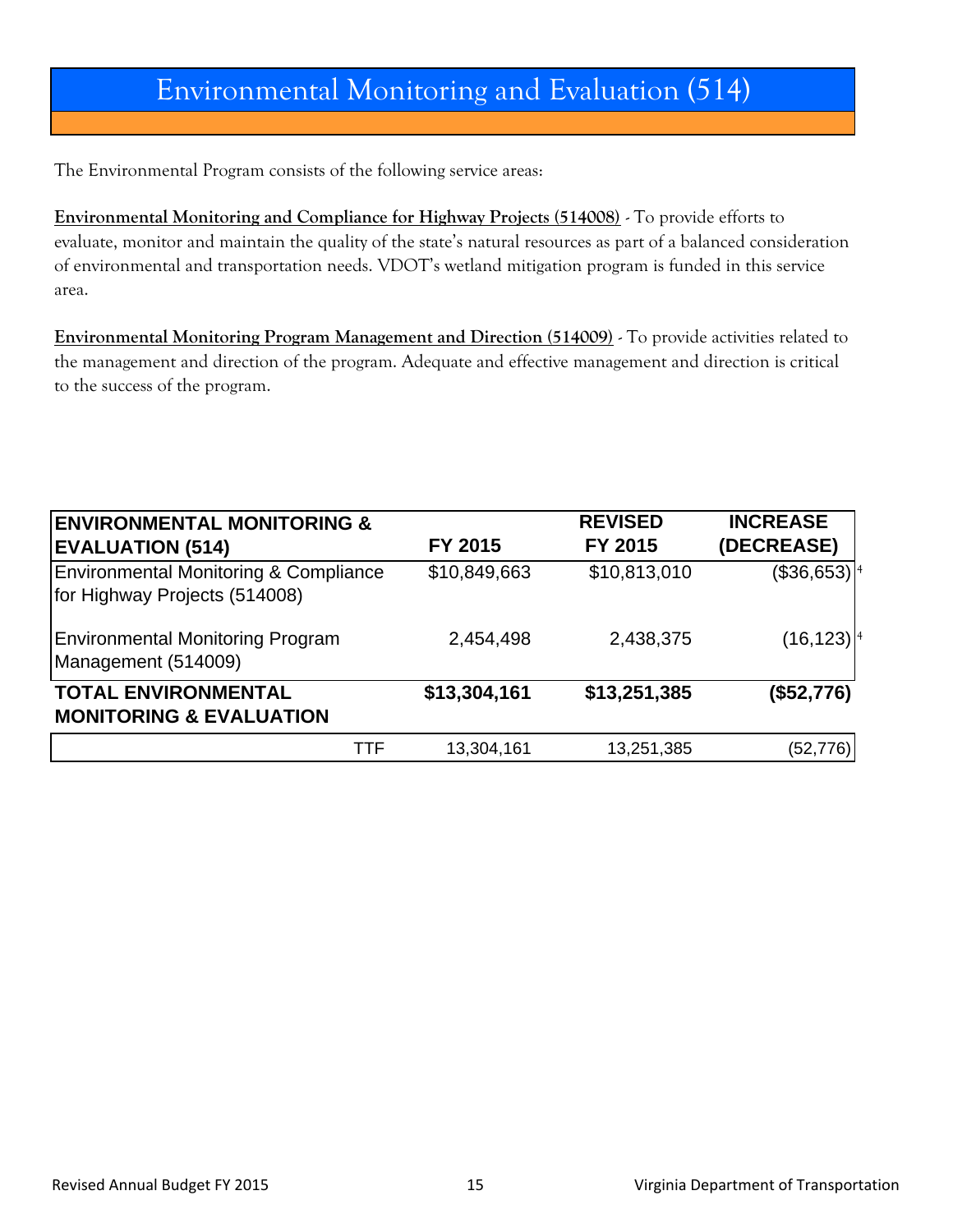## Ground Transportation Planning & Research (602)

#### **Ground Transportation Planning and Research is comprised of:**

**Ground Transportation System Planning (602001)** - To provide efforts to lead and plan a comprehensive system of ground transportation, including the planning of particular ground transportation projects through surveying, mapping and studies. These studies are the basis for decisions on proposed highway plans, programs and projects, as well as other travel modes and routes throughout Virginia.

**Ground Transportation System Research (602002)** - To provide efforts devoted to the planning and delivery of a comprehensive ground transportation research, development, consulting and technology transfer program covering the areas of transportation system operations, maintenance, structural design and construction, materials and specifications, safety, environmental stewardship, finance and policy.

**Ground Transportation Program Management and Direction (602004)** - To provide activities related to the management and direction of the program. Adequate and effective management and direction is critical to the success of the program.

|                                                          |              | <b>REVISED</b> | <b>INCREASE</b> |
|----------------------------------------------------------|--------------|----------------|-----------------|
| <b>PLANNING &amp; RESEARCH (602)</b>                     | FY 2015      | <b>FY 2015</b> | (DECREASE)      |
| <b>Ground Transportation System Planning</b><br>(602001) | \$51,888,136 | \$51,771,702   | (\$116,434)     |
| <b>Ground Transportation System Research</b><br>(602002) | 12,542,390   | 12,533,845     | (8, 545)        |
| <b>Ground Transportation Program</b>                     | 3,647,430    | 3,630,773      | (16, 657)       |
| Management (602004)                                      |              |                |                 |
| <b>TOTAL PLANNING &amp; RESEARCH</b>                     | \$68,077,956 | \$67,936,320   | (\$141,636)     |
| <b>HMOF</b>                                              | 15,396,894   | 15,371,692     | (25, 202)       |
| <b>CONSTRUCTION</b>                                      | 35,023,780   | 34,907,346     | (116, 434)      |
| <b>FEDERAL</b>                                           | 17,657,282   | 17,657,282     |                 |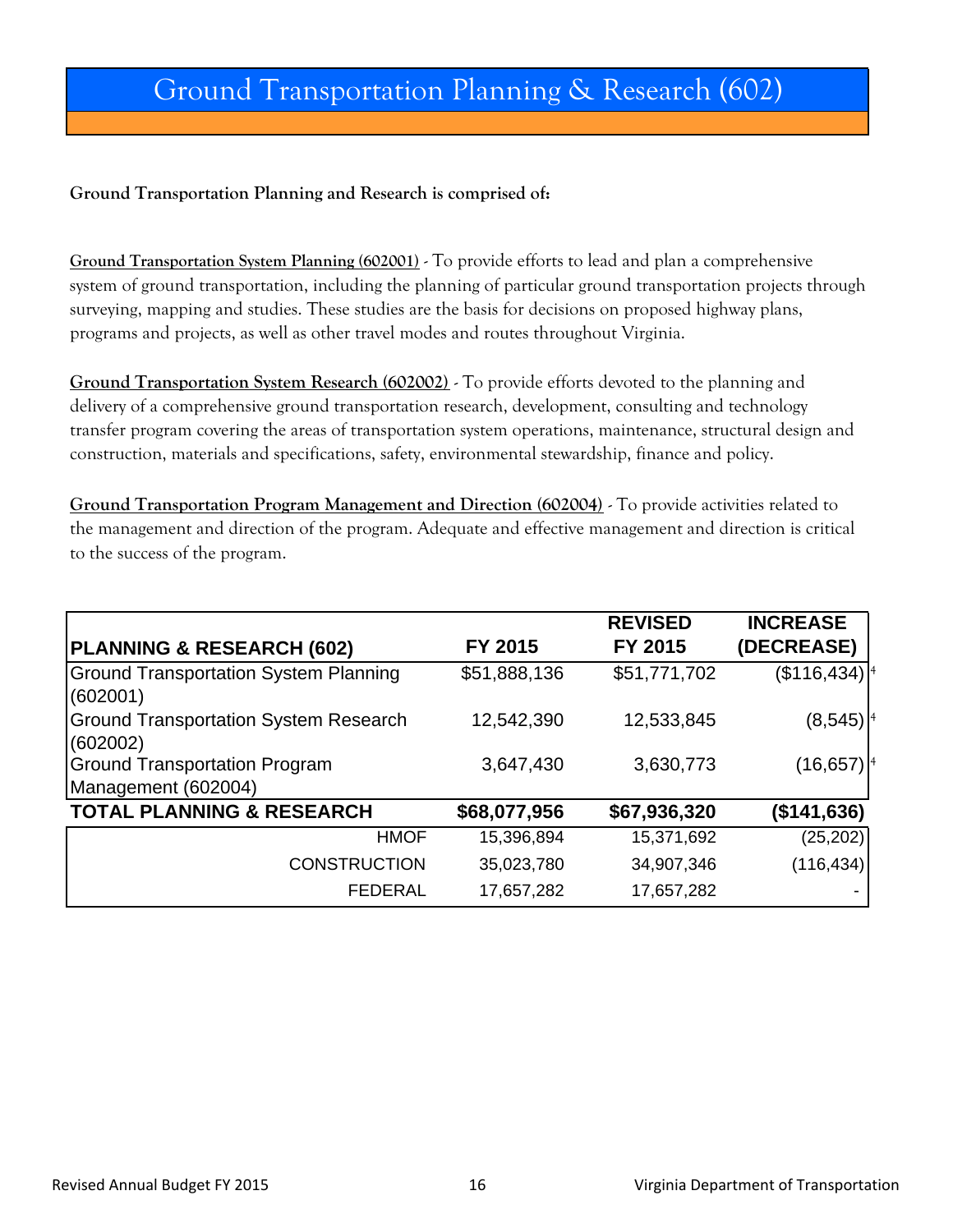### Highway System Acquisition and Construction (603)

VDOT manages the Commonwealth's highway construction program as outlined in the agency's Six-Year Improvement Program that is approved annually by the Commonwealth Transportation Board. The construction program is divided into several service areas. FY 2010 was the first time since the state construction allocation formula was instituted by the 1986 Special Session that no funds were available for distribution to the construction districts and localities. For FY 2015, the additional funding made available by HB 2313 provides for funding to be made available for distribution via the Commonwealth Transportation Board Formula outlined in the Code of Virginia, § 33.1-23.1. Allocation of funds among hi h

The budget also contains a significant application of Toll Credits that are used as "soft match" to meet the nonfederal share matching requirements. The federal share on most projects in the future can effectively be increased up to 100 percent. However, the use of soft match does not increase the federal funding available to Virginia.

|                                  |                 | <b>REVISED</b>  | <b>INCREASE</b>      |
|----------------------------------|-----------------|-----------------|----------------------|
| <b>CONSTRUCTION (603)</b>        | FY 2015         | FY 2015         | (DECREASE)           |
| Dedicated and Statewide          | \$649,912,009   | \$640,511,436   | (\$9,400,573)        |
| Construction (603002)            |                 |                 |                      |
| Interstate Construction (603003) | 151,061,840     | 122,180,355     | (28, 881, 485)       |
| Primary Construction (603004)    | 199,086,954     | 177,800,309     | (21, 286, 645)       |
| Secondary Construction (603006)  | 71,653,692      | 65,028,986      | (6,624,706)          |
| Urban Construction (603007)      | 47,475,917      | 42,195,439      | (5,280,478)          |
| Construction Management (603015) | 26,487,397      | 25,560,326      | (927, 071)           |
| <b>TOTAL CONSTRUCTION</b>        | \$1,145,677,809 | \$1,073,276,851 | (\$72,400,958)       |
| <b>CONSTRUCTION</b>              | 589,857,051     | 566,665,941     | $(23, 191, 110)^{5}$ |
| <b>FEDERAL</b>                   | 525,794,095     | 476,584,247     | (49, 209, 848)       |
| <b>NVTD</b>                      | 1,107,693       | 1,107,693       |                      |
| <b>PTF</b>                       | 27,025,897      | 27,025,897      |                      |
| <b>OAK GROVE</b>                 | 286,984         | 286,984         |                      |
| <b>FRANS</b>                     | 800             | 800             |                      |
| ROUTE 58                         | 566,891         | 566,891         |                      |
| TPOF                             | 1,038,398       | 1,038,398       |                      |
| <b>GARVEE BONDS</b>              |                 |                 |                      |
| <b>CPR BONDS</b>                 |                 |                 |                      |

The following pages detail each construction service area.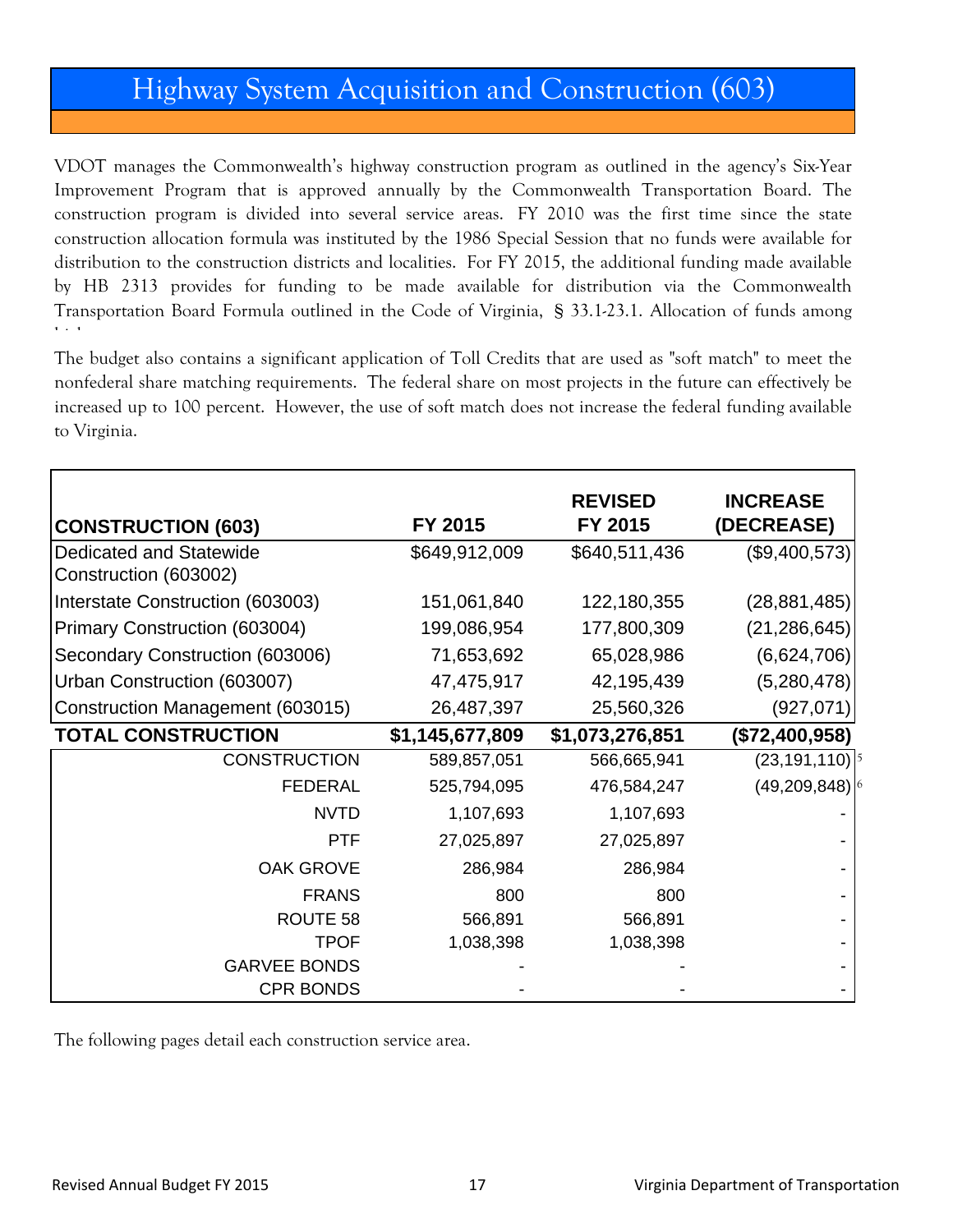#### **DEDICATED AND STATEWIDE CONSTRUCTION (603002)**

The purpose of the Dedicated and Statewide Construction service area is to design and prepare plans, acquire needed land and construct roads and bridges or support transit or operational activities across the state that are not dedicated to a specific highway system. This includes statewide programs such as the Revenue Sharing and the Safety programs. Funding for the federal Congestion Mitigation and Air Quality Improvement (CMAQ) and Regional Surface Transportation programs which have yet to be distributed by the respective Metropolitan Planning Organizations are included in this service area and will be transferred when identified. It also includes non-toll-related bond-funded construction.

| <b>DEDICATED &amp; STATEWIDE</b>         |               | <b>REVISED</b> | <b>INCREASE</b> |
|------------------------------------------|---------------|----------------|-----------------|
| <b>CONSTRUCTION (603002)</b>             | FY 2015       | FY 2015        | (DECREASE)      |
| <b>CMAQ</b>                              | \$13,769,702  | \$12,278,644   | (\$1,491,058)   |
| <b>CMAQ Match</b>                        | 3,442,425     | 3,069,660      | (372, 765)      |
| <b>CPR Bonds</b>                         |               |                |                 |
| <b>CTB Formula</b>                       | 3,000,000     |                | (3,000,000)     |
| <b>GARVEE Bonds</b>                      |               |                |                 |
| MWAA - Dulles Rail                       | 100,000,000   | 100,000,000    |                 |
| <b>NHPP</b>                              | 67,170        | 67,170         |                 |
| NHPP Soft Match                          | 16,793        | 16,793         |                 |
| <b>Participating Project Costs</b>       | 15,000,000    | 15,000,000     |                 |
| <b>Revenue Sharing</b>                   | 351,988,280   | 351,988,280    |                 |
| Safety                                   | 46,587,222    | 46,587,222     |                 |
| <b>Safety Match</b>                      | 5,176,358     | 5,176,358      |                 |
| <b>STP Regional</b>                      | 13,204,517    | 13,204,517     |                 |
| <b>STP Regional Match</b>                | 3,301,127     | 3,301,127      |                 |
| <b>Transportation Alternatives (TAP)</b> | 8,223,911     | 8,223,911      |                 |
| Other                                    | 86,134,504    | 81,597,754     | (4,536,750)     |
| <b>TOTAL DEDICATED &amp;</b>             | \$649,912,009 | \$640,511,436  | (\$9,400,573)   |
| <b>STATEWIDE CONSTRUCTION</b>            |               |                |                 |
| <b>CONSTRUCTION</b>                      | 497,123,110   | 489,213,595    | (7,909,515)     |
| <b>FEDERAL</b>                           | 122,762,236   | 121,271,178    | (1,491,058)     |
| <b>NVTD</b>                              | 1,107,693     | 1,107,693      |                 |
| <b>PTF</b>                               | 27,025,897    | 27,025,897     |                 |
| <b>OAK GROVE</b>                         | 286,984       | 286,984        |                 |
| <b>FRANS</b>                             | 800           | 800            |                 |
| ROUTE 58                                 | 566,891       | 566,891        |                 |
| <b>TPOF</b>                              | 1,038,398     | 1,038,398      |                 |
| <b>GARVEE BONDS</b>                      |               |                |                 |
| <b>CPR BONDS</b>                         |               |                |                 |

Included in the Other item are amounts for Rail Highway Crossings, Federal Lands Access Program (FLAP), CMAQ TERMS, Priority Transportation Fund, and state funding for non-federal qualifying construction.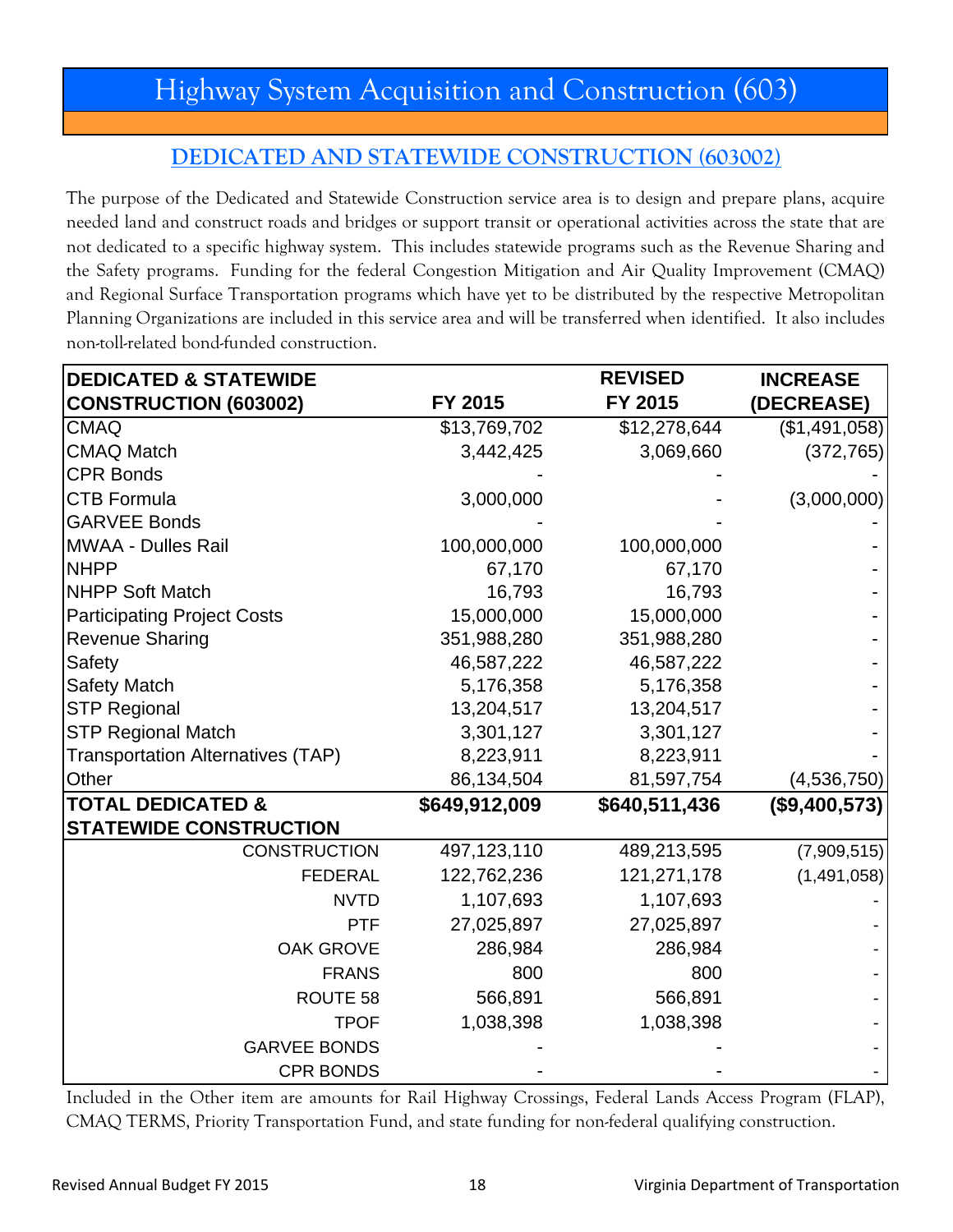#### **INTERSTATE CONSTRUCTION (603003)**

The purpose of the interstate construction service area is to design and prepare plans, acquire needed land and construct roads and bridges on the interstate highway system. The interstate program is federally funded, with state funding providing the needed match. Federal National Highway System funds are soft matched by using federal toll credits. Toll credits are earned when the state, a toll authority, or a private entity funds a capital transportation investment with toll revenues. The interstate program is also eligible to receive funding through the CTB Formula.

| <b>INTERSTATE CONSTRUCTION</b>       |               | <b>REVISED</b> | <b>INCREASE</b> |
|--------------------------------------|---------------|----------------|-----------------|
| (603003)                             | FY 2015       | FY 2015        | (DECREASE)      |
| <b>CMAQ</b>                          | \$284,000     | \$284,000      | \$              |
| <b>CMAQ Match</b>                    | 71,000        | 71,000         |                 |
| <b>CTB Formula</b>                   | 74,026,904    | 21,144,248     | (52,882,656)    |
| <b>NHPP</b>                          | 46,925,653    | 58,625,254     | 11,699,601      |
| <b>NHPP Soft Match</b>               | 9,763,596     | 12,938,496     | 3,174,900       |
| <b>NHPP</b> Exempt                   | 10,934,449    | 10,547,716     | (386, 733)      |
| <b>NHPP Exempt Soft Match</b>        | 2,733,612     | 2,636,929      | (96, 683)       |
| <b>STP Regional</b>                  | 1,240,000     | 1,240,000      |                 |
| <b>STP Regional Match</b>            | 310,000       | 310,000        |                 |
| <b>STP Statewide</b>                 |               |                |                 |
| <b>STP Statewide Soft Match</b>      |               |                |                 |
| STP Under 5,000                      | 1,730,202     | 1,730,202      |                 |
| STP Under 5,000 Soft Match           | 432,549       | 432,549        |                 |
| Other                                | 2,609,875     | 12,219,961     | 9,610,086       |
| <b>TOTAL INTERSTATE CONSTRUCTION</b> | \$151,061,840 | \$122,180,355  | (\$28,881,485)  |
|                                      |               |                |                 |
| <b>CONSTRUCTION</b>                  | 16,518,727    | 11,992,052     | (4,526,675)     |
| <b>FEDERAL</b>                       | 134,543,113   | 110,188,303    | (24, 354, 810)  |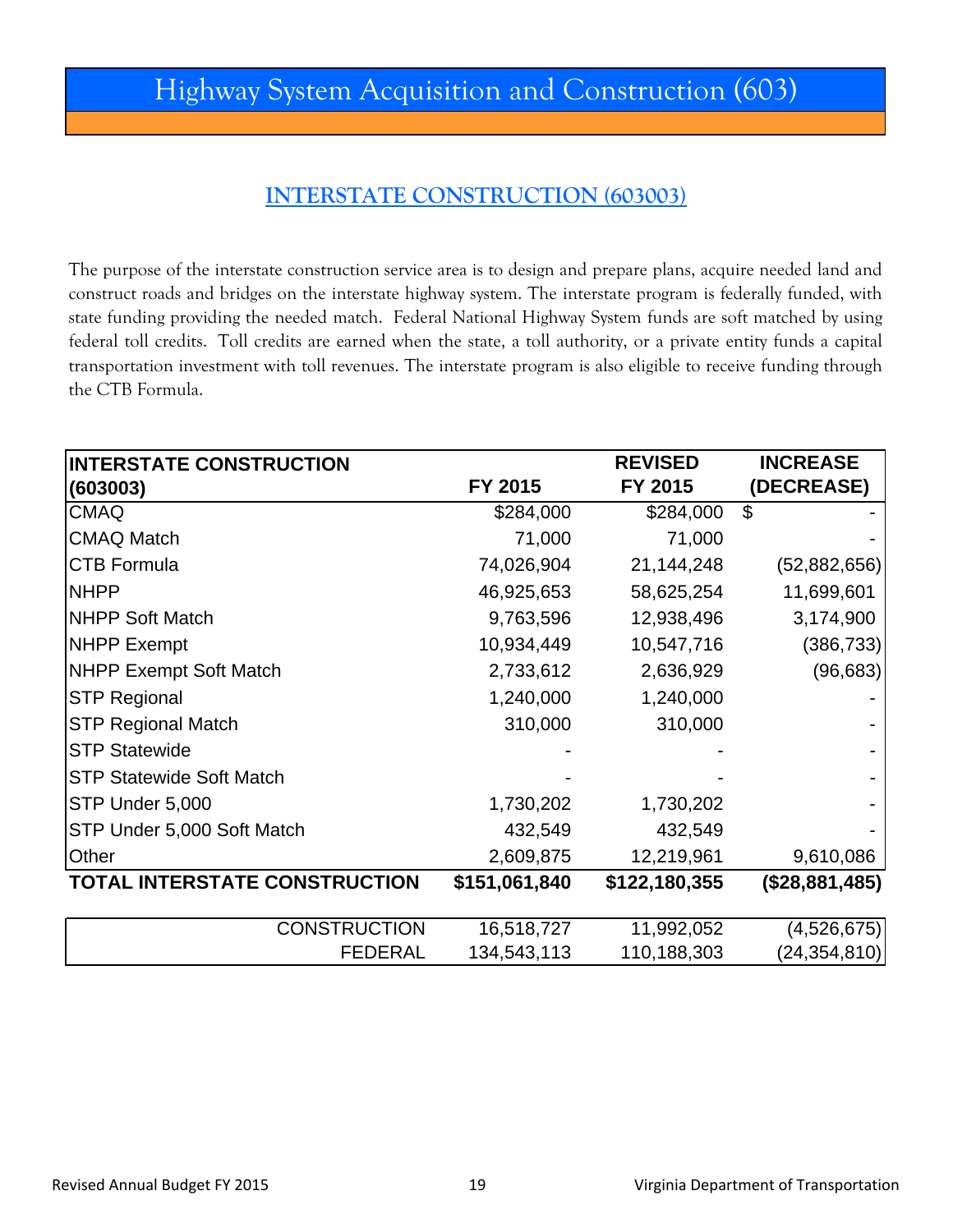## Highway System Acquisition and Construction (603)

#### **PRIMARY CONSTRUCTION (603004)**

The primary construction system is made up of roads that connect cities and towns with each other and with interstates. Primary roads serve the state in the same manner as the Interstate system serves the nation.

Historically, the primary construction program received 40% of the funds available for state formula distribution. The FY 2015 funds are distributed by the CTB, MPOs, and by the new CTB Formula with recommended allocations to projects on the Primary System. There are no funds available for the state construction formula distribution in FY 2015.

| <b>PRIMARY CONSTRUCTION</b>       |               | <b>REVISED</b> | <b>INCREASE</b>  |
|-----------------------------------|---------------|----------------|------------------|
| (603004)                          | FY 2015       | FY 2015        | (DECREASE)       |
| <b>CMAQ</b>                       | \$4,197,721   | \$4,197,721    | $\mathfrak{S}$   |
| <b>CMAQ Match</b>                 | 1,049,429     | 1,049,429      |                  |
| <b>CTB Formula</b>                | 40,588,179    | 17,289,265     | (23, 298, 914)   |
| <b>NHPP</b>                       | 16,359,210    | 36,769,971     | 20,410,761       |
| <b>NHPP Soft Match</b>            | 4,089,804     | 9,192,494      | 5,102,690        |
| <b>NHPP APD</b>                   | 21,486,390    |                | (21, 486, 390)   |
| <b>NHPP Bridge</b>                | 18,333,255    | 16,944,970     | (1,388,285)      |
| <b>NHPP Bridge Soft Match</b>     | 4,583,314     | 4,236,243      | (347,071)        |
| NHPP Exempt                       |               | 386,733        | 386,733          |
| <b>NHPP Exempt Soft Match</b>     |               | 96,683         | 96,683           |
| <b>STP Bridge</b>                 | 17,940,190    | 17,722,432     | (217, 758)       |
| <b>STP Bridge Soft Match</b>      | 4,485,048     | 4,430,608      | (54, 440)        |
| <b>STP Regional</b>               | 25,782,560    | 25,390,037     | (392, 523)       |
| <b>STP Regional Match</b>         | 6,445,642     | 6,347,511      | (98, 131)        |
| <b>STP Statewide</b>              | 754,825       | 754,825        |                  |
| <b>STP Statewide Soft Match</b>   | 188,707       | 188,707        |                  |
| <b>STP Under 200,000</b>          | 4,232,527     | 4,232,527      |                  |
| STP Under 200,000 Soft Match      | 1,058,132     | 1,058,132      |                  |
| STP Under 5,000                   | 20,406,001    | 20,406,001     |                  |
| STP Under 5,000 Soft Match        | 5,101,500     | 5,101,500      |                  |
| Other                             | 2,004,520     | 2,004,520      |                  |
| <b>TOTAL PRIMARY CONSTRUCTION</b> | \$199,086,954 | \$177,800,309  | (\$21, 286, 645) |
| <b>CONSTRUCTION</b>               | 12,554,714    | 14,079,490     | 1,524,776        |
| <b>FEDERAL</b>                    | 186,532,240   | 163,720,819    | (22, 811, 421)   |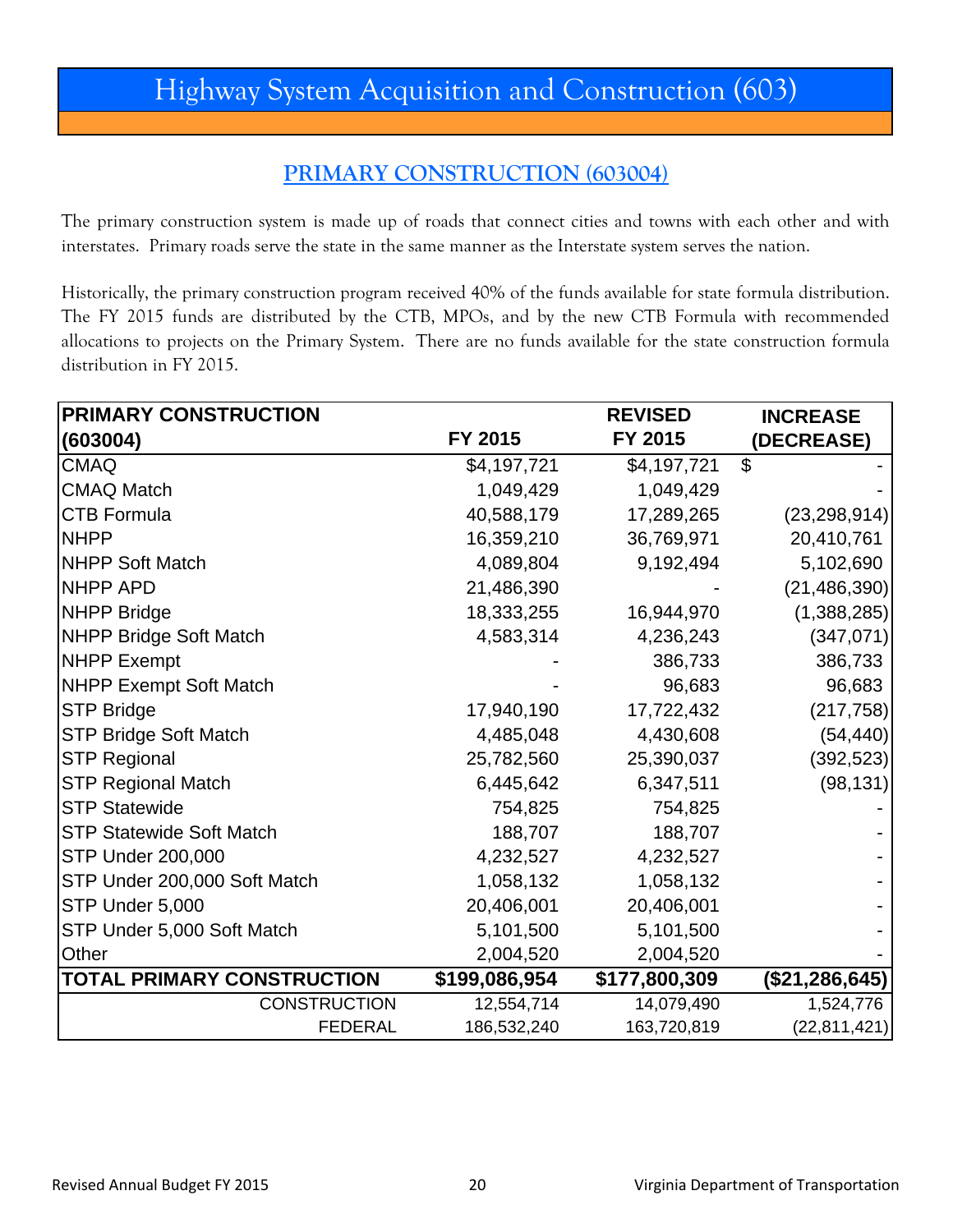#### **SECONDARY CONSTRUCTION (603006)**

The purpose of the secondary construction service area is to design and prepare plans, acquire needed land and construct roads and bridges on the secondary highway system.

Historically, the secondary construction program received 30% of the funds available for state formula distribution and allocated to the counties. The FY 2015 funds are distributed by the CTB, MPOs, and by the new CTB Formula with recommended allocations to projects on the Secondary System. There are no funds available for the state construction formula distribution in FY 2015.

| <b>SECONDARY CONSTRUCTION</b>   |              | <b>REVISED</b> | <b>INCREASE</b> |
|---------------------------------|--------------|----------------|-----------------|
| (603006)                        | FY 2015      | FY 2015        | (DECREASE)      |
| <b>CMAQ</b>                     | \$7,625,560  | \$7,625,560    | $\mathfrak{L}$  |
| <b>CMAQ Match</b>               | 1,906,390    | 1,906,390      |                 |
| <b>CTB Formula</b>              | 3,888,249    | 667,042        | (3,221,207)     |
| CTB Formula - 5% to Unpaved     | 6,204,148    | 1,912,527      | (4,291,621)     |
| <b>NHPP</b>                     |              |                |                 |
| <b>NHPP Soft Match</b>          |              |                |                 |
| <b>STP Bridge</b>               | 10,778,260   | 11,096,234     | 317,974         |
| <b>STP Bridge Soft Match</b>    | 2,694,565    | 2,774,059      | 79,494          |
| <b>STP BROS</b>                 | 10,917,574   | 10,917,574     |                 |
| <b>STP BROS Soft Match</b>      | 2,729,394    | 2,729,394      |                 |
| <b>STP Regional</b>             | 10,282,783   | 10,675,306     | 392,523         |
| <b>STP Regional Match</b>       | 2,570,695    | 2,668,826      | 98,131          |
| <b>STP Statewide</b>            |              |                |                 |
| <b>STP Statewide Soft Match</b> |              |                |                 |
| STP Under 200,000               |              |                |                 |
| STP Under 200,000 Soft Match    |              |                |                 |
| STP Under 5,000                 | 1,728,070    | 1,728,070      |                 |
| STP Under 5,000 Soft Match      | 432,019      | 432,019        |                 |
| <b>Tele Fees</b>                | 8,783,556    | 8,783,556      |                 |
| Other                           | 1,112,429    | 1,112,429      |                 |
| <b>CONSTRUCTION</b>             | \$71,653,692 | \$65,028,986   | ( \$6,624,706)  |
| <b>CONSTRUCTION</b>             | 23,483,463   | 16,068,766     | (7, 414, 697)   |
| <b>FEDERAL</b>                  | 48,170,229   | 48,960,220     | 789,991         |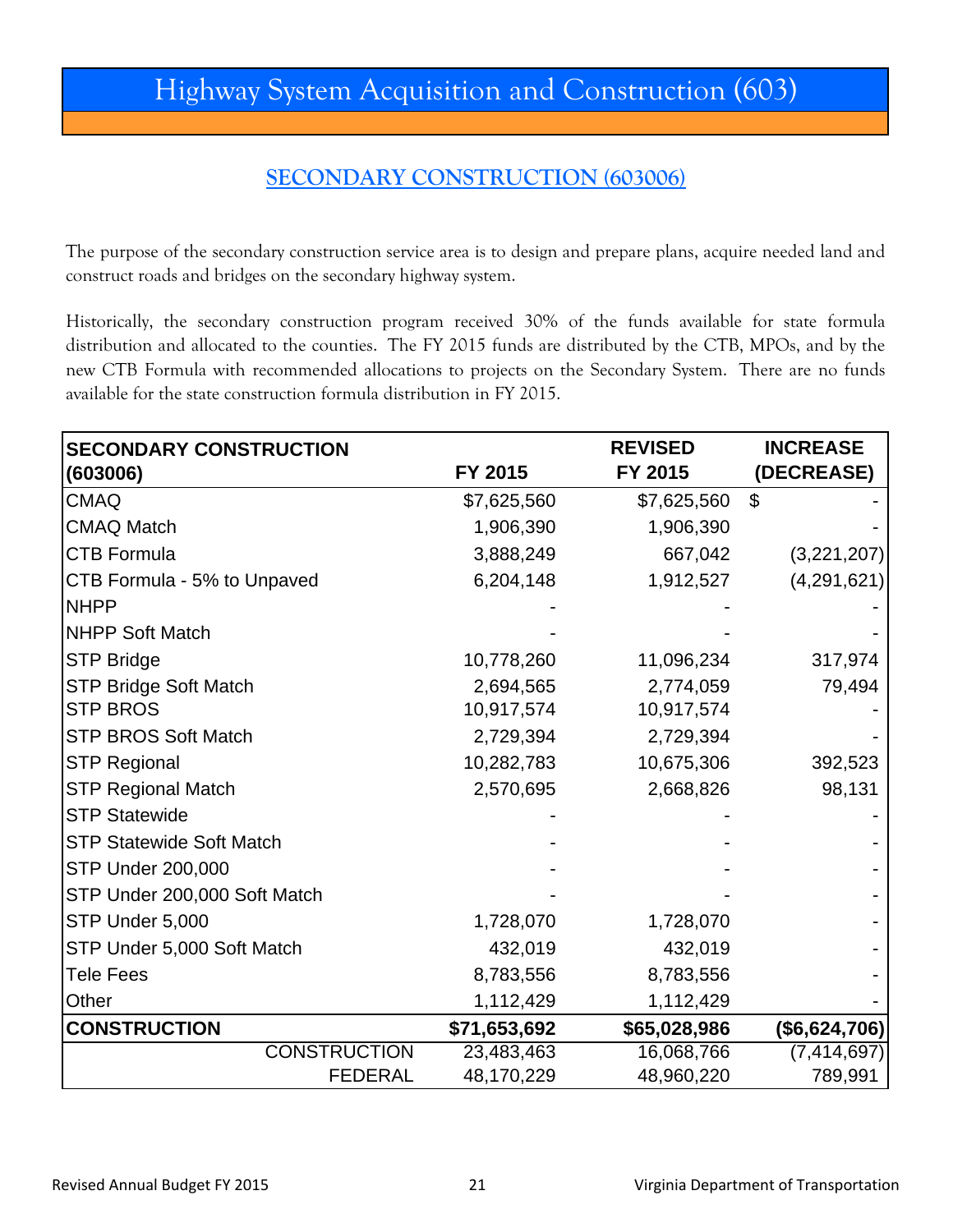## Highway System Acquisition and Construction (603)

#### **URBAN CONSTRUCTION (603007)**

The purpose of the urban construction service area is to design and prepare plans, acquire needed land and construct roads and bridges on the urban highway system.

Historically, the urban construction program received 30% of the funds available for state formula distribution and allocated to the cities and towns. The FY 2015 funds are distributed by the CTB, MPOs, and by the new CTB Formula with recommended allocations to projects on the Urban System. There are no funds available for the state construction formula distribution in FY 2015.

|                                    |              | <b>REVISED</b> | <b>INCREASE</b> |
|------------------------------------|--------------|----------------|-----------------|
| <b>URBAN CONSTRUCTION (603007)</b> | FY 2015      | FY 2015        | (DECREASE)      |
| <b>CMAQ</b>                        | \$10,262,402 | \$10,262,402   | \$              |
| <b>CMAQ State Match</b>            | 2,565,602    | 2,565,602      |                 |
| <b>CTB Formula</b>                 | 4,825,449    | 1,487,521      | (3,337,928)     |
| <b>NHPP</b>                        |              | 845,960        | 845,960         |
| <b>NHPP Soft Match</b>             |              | 211,490        | 211,490         |
| <b>NHPP Bridge</b>                 | 640,000      | 640,000        |                 |
| NHPP Bridge Soft Match             | 160,000      | 160,000        |                 |
| <b>STP BROS</b>                    | 321,040      | 321,040        |                 |
| <b>STP BROS Soft Match</b>         | 80,260       | 80,260         |                 |
| <b>STP Regional</b>                | 19,845,399   | 17,445,399     | (2,400,000)     |
| <b>STP Regional State Match</b>    | 4,961,351    | 4,361,351      | (600,000)       |
| <b>STP Statewide</b>               | 444,241      | 444,241        |                 |
| <b>STP Statewide Soft Match</b>    | 111,060      | 111,060        |                 |
| STP Under 200,000                  |              |                |                 |
| STP Under 200,000 Soft Match       |              |                |                 |
| STP Under 5,000                    |              |                |                 |
| STP Under 5,000 Soft Match         |              |                |                 |
| <b>Other</b>                       | 3,259,113    | 3,259,113      |                 |
| <b>TOTAL URBAN CONSTRUCTION</b>    | \$47,475,917 | \$42,195,439   | (\$5,280,478)   |
| <b>CONSTRUCTION</b>                | 13,689,640   | 9,751,712      | (3,937,928)     |
| <b>FEDERAL</b>                     | 33,786,277   | 32,443,727     | (1,342,550)     |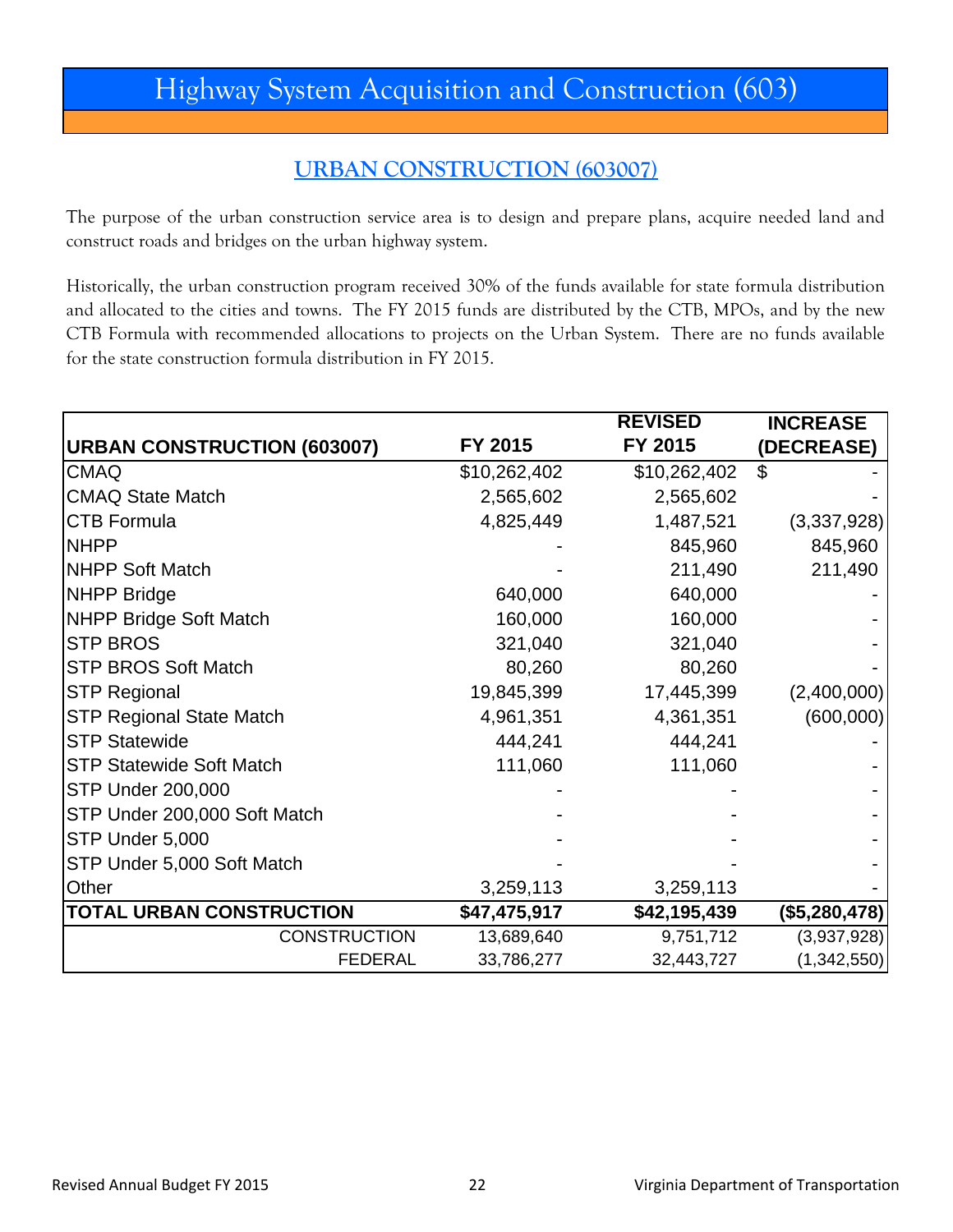The purpose of the construction management program is to provide activities related to the management and direction of the program. Adequate and effective management and direction is critical to the success of the program.

| <b>CONSTRUCTION MANAGEMENT</b><br> (603015) |     | FY 2015      | <b>REVISED</b><br>FY 2015 | <b>INCREASE</b><br>(DECREASE) |
|---------------------------------------------|-----|--------------|---------------------------|-------------------------------|
| <b>TOTAL CONSTRUCTION</b>                   |     |              |                           |                               |
| <b>IMANAGEMENT</b>                          |     | \$26,487,397 | \$25,560,326              | (\$927,071)                   |
|                                             | TTF | 26,487,397   | 25,560,326                | (927, 071)                    |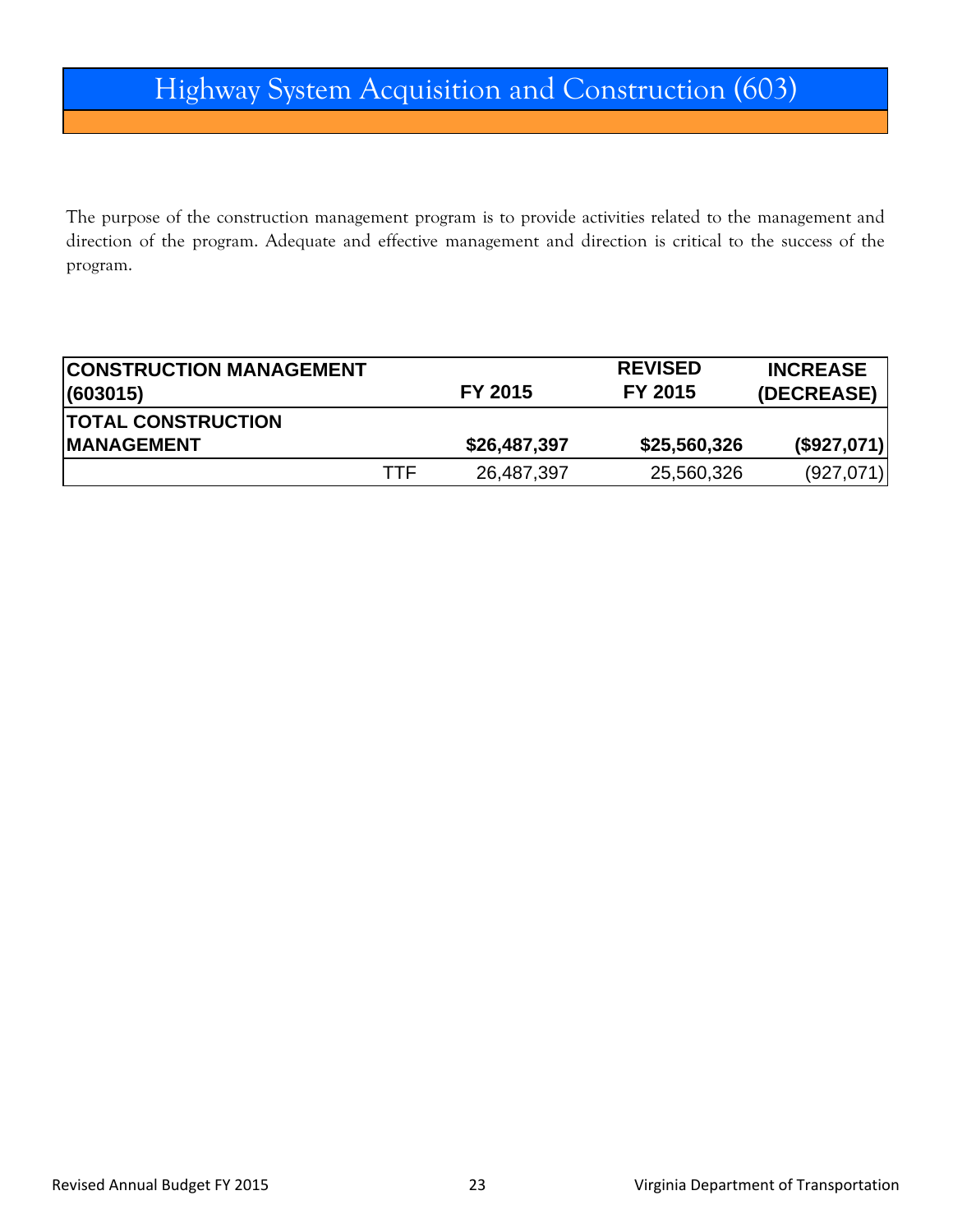#### **The maintenance program consists of:**

**Interstate Maintenance (604001) -** To preserve the public's investment through the delivery of an effective and efficient statewide maintenance program to protect and enhance the transportation infrastructure and the safety of the traveling public.

**Primary Maintenance (604002) -** To preserve the public's investment through the delivery of an effective and efficient statewide maintenance program to protect and enhance the transportation infrastructure and the safety of the traveling public.

**Secondary Maintenance (604003) -** To preserve the public's investment through the delivery of an effective and efficient statewide maintenance program to protect and enhance the transportation infrastructure and the safety of the traveling public.

**Transportation Operations Services (604004) -** To improve mobility, safety, travel time reliability and security on the transportation system through the deployment of a variety of operational strategies including regional smart traffic centers, emergency services, traveler services, congestion management and traffic signalization optimization.

**Highway Maintenance Program Management and Direction (604005) -** To provide activities related to the management and direction of the program. Adequate and effective management and direction is critical to the success of the program.

| <b>HIGHWAY SYSTEM</b>                                          |                 | <b>REVISED</b>  | <b>INCREASE</b>  |
|----------------------------------------------------------------|-----------------|-----------------|------------------|
| <b>MAINTENANCE (604)</b>                                       | FY 2015         | FY 2015         | (DECREASE)       |
| Interstate Maintenance (604001)                                | \$294,334,929   | \$310,834,929   | \$16,500,000     |
| Primary Maintenace (604002)                                    | 394,959,326     | 404,959,326     | 10,000,000       |
| Secondary Maintenance (604003)                                 | 559,027,742     | 602,861,755     | 43,834,013       |
| <b>Transportation Operations Services</b><br>(604004)          | 189,372,246     | 189,372,246     |                  |
| Highway Maintenance Program<br>Management & Direction (604005) | 75,011,338      | 72,532,610      | (2,478,728)      |
| <b>TOTAL HIGHWAY SYSTEM</b>                                    | \$1,512,705,581 | \$1,580,560,866 | 67,855,285<br>\$ |
| <b>MAINTENANCE</b>                                             |                 |                 |                  |
| <b>HMOF</b>                                                    | 1,317,259,824   | 1,247,689,473   | (69, 570, 351)   |
| <b>FEDERAL</b>                                                 | 195,445,757     | 332,871,393     | 137,425,636      |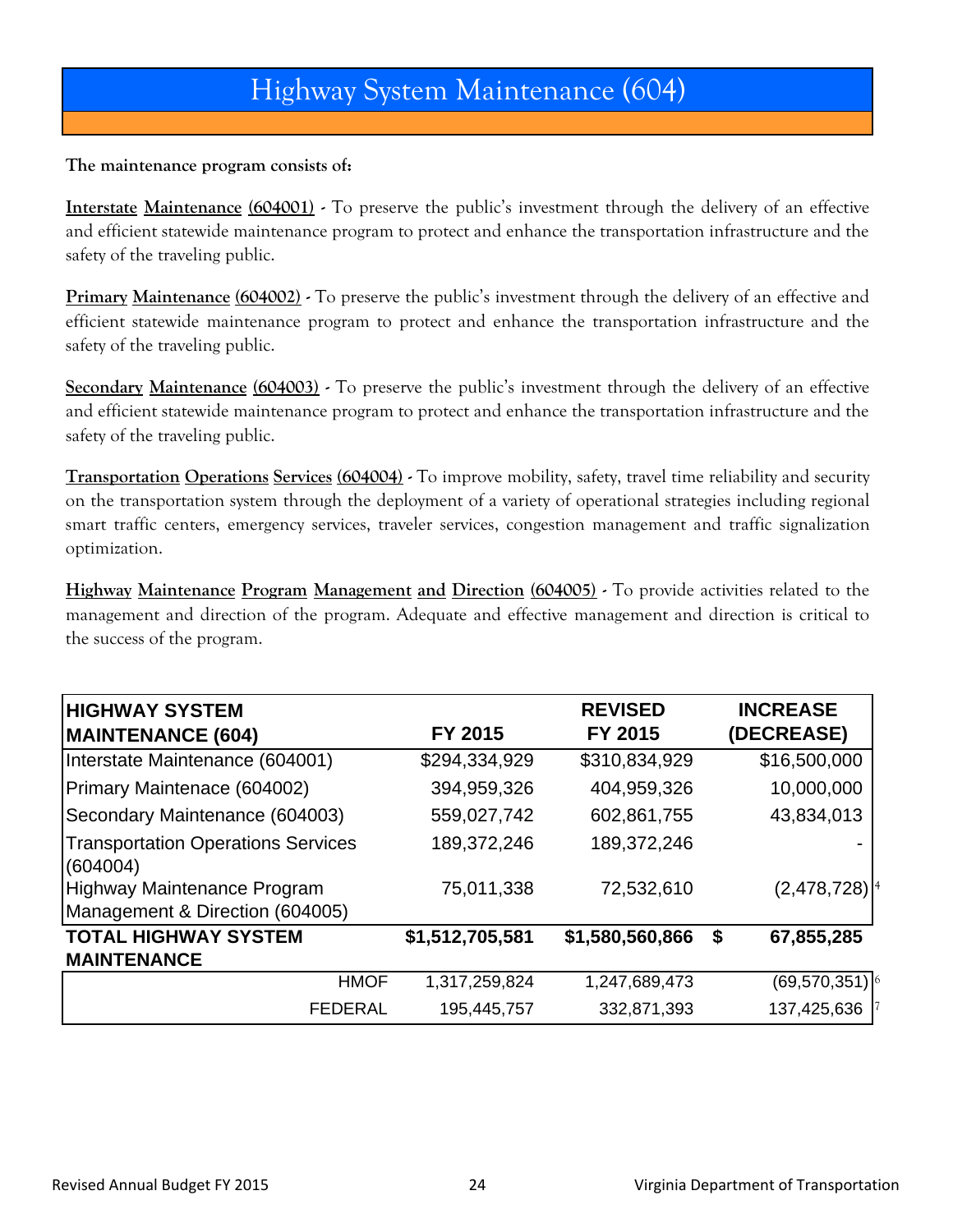### Commonwealth Toll Facilities (606)

Revenues collected from toll facilities contribute to Virginia's safe and effective transportation system. Currently, there are ten toll facilities in Virginia: George P. Coleman Toll Facility, Dulles Toll Road, Dulles Greenway, Chesapeake Bay Bridge-Tunnel, Chesapeake Expressway, Downtown Expressway/Powhite Parkway, the Boulevard Bridge, Pocahontas Parkway, 495 Express Lanes, South Norfolk Jordan Bridge, and the Downtown Tunnel, Midtown Tunnel, and Martin Luther King Extension Project. Of these facilities, two are currently owned and operated by VDOT: Powhite Parkway Extension Toll Road in Chesterfield County and George P. Coleman Bridge in Gloucester County. The remaining eight toll roads are operated by other

**Toll Facility Debt Service (606002) -** To provide for the debt service requirements of the debt-financed toll facilities. The bond indentures for the toll facilities require the Commonwealth Transportation Board (CTB) to set toll rates for all classes of vehicles which will provide sufficient net revenues to meet the facility's obligations. Toll roads are typically constructed with debt financing and the subsequent toll collection revenues are used for debt service payments. The remaining state-owned facility collecting tolls to pay debt service on outstanding bonds is the George P. Coleman Bridge located between Gloucester and York counties. The bonds issued to finance the Powhite Parkway Extension have been retired, but the toll revenues are needed to repay the outstanding debts of the facility owed to VDOT and Chesterfield County.

**Toll Facility Maintenance and Operation (606003) -** To provide for the operational costs of the two toll facilities operated by VDOT: the George P. Coleman Bridge and the Powhite Parkway Extension Toll Road. All operating costs associated with that facility are to be paid out of the revenues generated by that facility. Customer service and toll collection are toll facilities' main operations.

**Toll Facilities Revolving Fund (606004) -** To provide a method to finance and/or refinance existing and potential toll facilities. Interest earnings on the Construction Fund and Highway Maintenance and Operating Fund are deposited in this account. Funds allocated from the Toll Facilities Revolving Account intended for planned or operating toll facilities are considered advance funding in which the Toll Facilities Revolving Account must be reimbursed.

| <b>COMMONWEALTH TOLL FACILITIES</b> |              | <b>REVISED</b> | <b>INCREASE</b> |
|-------------------------------------|--------------|----------------|-----------------|
| (606)                               | FY 2015      | FY 2015        | (DECREASE)      |
| Debt Service (606002)               | \$3,191,100  | \$3,191,100    |                 |
| Maintenance & Operations (606003)   | 12,808,900   | 12,808,900     |                 |
| Toll Facilties Revolving (606004)   | 17,871,726   | 17,871,726     |                 |
| <b>TOTAL TOLL FACILITIES</b>        | \$33,871,726 | \$33,871,726   |                 |
| <b>POWHITE</b>                      | 10,000,000   | 10,000,000     |                 |
| <b>COLEMAN</b>                      | 6,000,000    | 6,000,000      |                 |
| <b>TOLL FACILTIES REVOLVING</b>     | 17,871,726   | 17,871,726     |                 |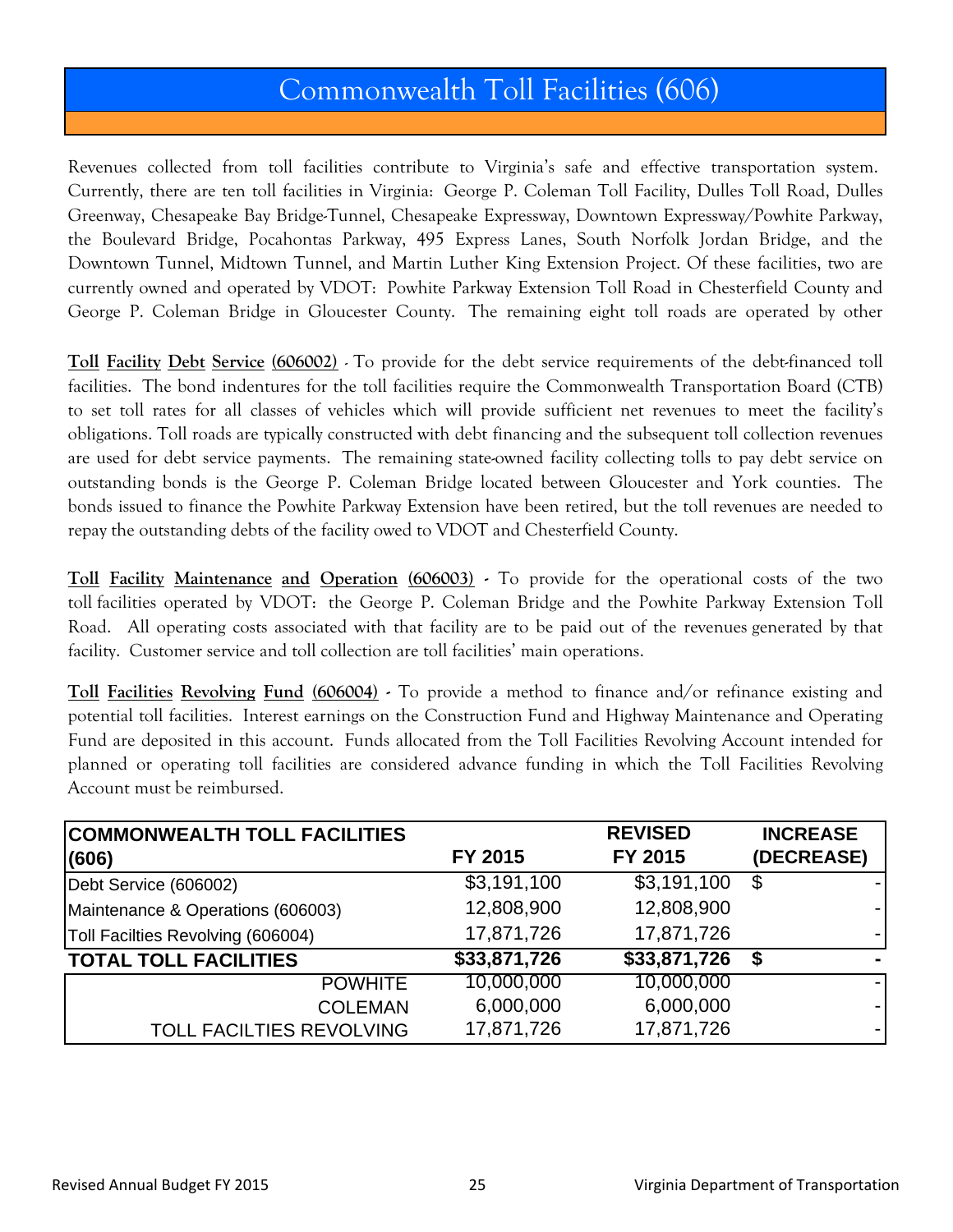### Financial Assistance to Localities (607)

#### **Financial Assistance to Localities consists of:**

**Financial Assistance for City Road Maintenance (607001) -** To provide monetary support to localities for capital improvements and/or maintenance of roads and/or transportation facilities. Direct financial assistance is provided to 84 cities and towns to maintain, operate, and improve their arterial and collector roads and local streets. The level of assistance to the respective local governments for maintenance expenditures is based on the number of qualifying lane-miles in each locality and available funding.

**Financial Assistance for County Road Maintenance (607002) -** Provide monetary support in lieu of maintenance services to localities for road maintenance and upkeep where such localities have elected to maintain their own highway systems. Currently, Henrico and Arlington maintain their own roads.

**Financial Assistance for Planning, Access Roads, and Special Projects (607004) -** To manage and distribute funding for recreational and industrial access programs and the Metropolitan Planning federal grant program. The Recreational Access Program provides funding for roads and bikeways to new or expanding non-federal, non-commercial public parks and historic sites. Access roads for qualifying airports and industrial sites, and access tracks for qualified rail users are provided through VDOT's Industrial, Airport, and Rail Access Fund. The Metropolitan Planning Grants are federal funds available to support activities undertaken by Metropolitan Planning Organizations (MPOs) to develop long-range transportation plans and transportation improvement programs.

**Distribution of Northern Virginia Transportation Authority Fund Revenues (607006)** - To transfer state regional tax revenues to the Northern Virginia Transportation Authority to fund local and regional transportation projects.

**Construction Program Supported by the Hampton Roads Transportation Fund (607007)** - Efforts to use regional tax revenue to fund local and regional transportation projects in Hampton Roads, as approved by the Hampton Roads Transportation Planning Organization.

| <b>FINANCIAL ASSISTANCE TO LOCALITIES</b>     |               | <b>REVISED</b> | <b>INCREASE</b> |
|-----------------------------------------------|---------------|----------------|-----------------|
| (607)                                         | FY 2015       | FY 2015        | (DECREASE)      |
| <b>Financial Assistance for City Road</b>     | \$348,683,534 | \$348,683,534  | \$              |
| Maintenance (607001)                          |               |                |                 |
| <b>Financial Assistance for County Road</b>   | 62,006,002    | 62,006,002     |                 |
| Maintenance (607002)                          |               |                |                 |
| Financial Assistance for Planning, Access     | 14,265,188    | 14,265,188     |                 |
| Roads, & Special Projects (607004)            |               |                |                 |
| Distribution of Northern Virginia             | 299,276,334   | 299,276,334    |                 |
| <b>Transportation Authority Fund Revenues</b> |               |                |                 |
| Construction Program Supported by Hampton     | 155,928,133   | 155,928,133    |                 |
| Roads Transportation Fund (607007)            |               |                |                 |
| <b>TOTAL FINANCIAL ASSISTANCE TO</b>          | \$880,159,191 | \$880,159,191  | \$              |
| <b>LOCALITIES</b>                             |               |                |                 |
| <b>HMOF</b>                                   | 410,689,536   | 410,689,536    |                 |
| <b>CONSTRUCTION</b>                           | 7,807,243     | 7,807,243      |                 |
| <b>FEDERAL</b>                                | 6,457,945     | 6,457,945      |                 |
| NORTHERN VIRGINIA REGIONAL FUND               | 299,276,334   | 299,276,334    |                 |
| <b>HAMPTON ROADS REGIONAL FUND</b>            | 155,928,133   | 155,928,133    |                 |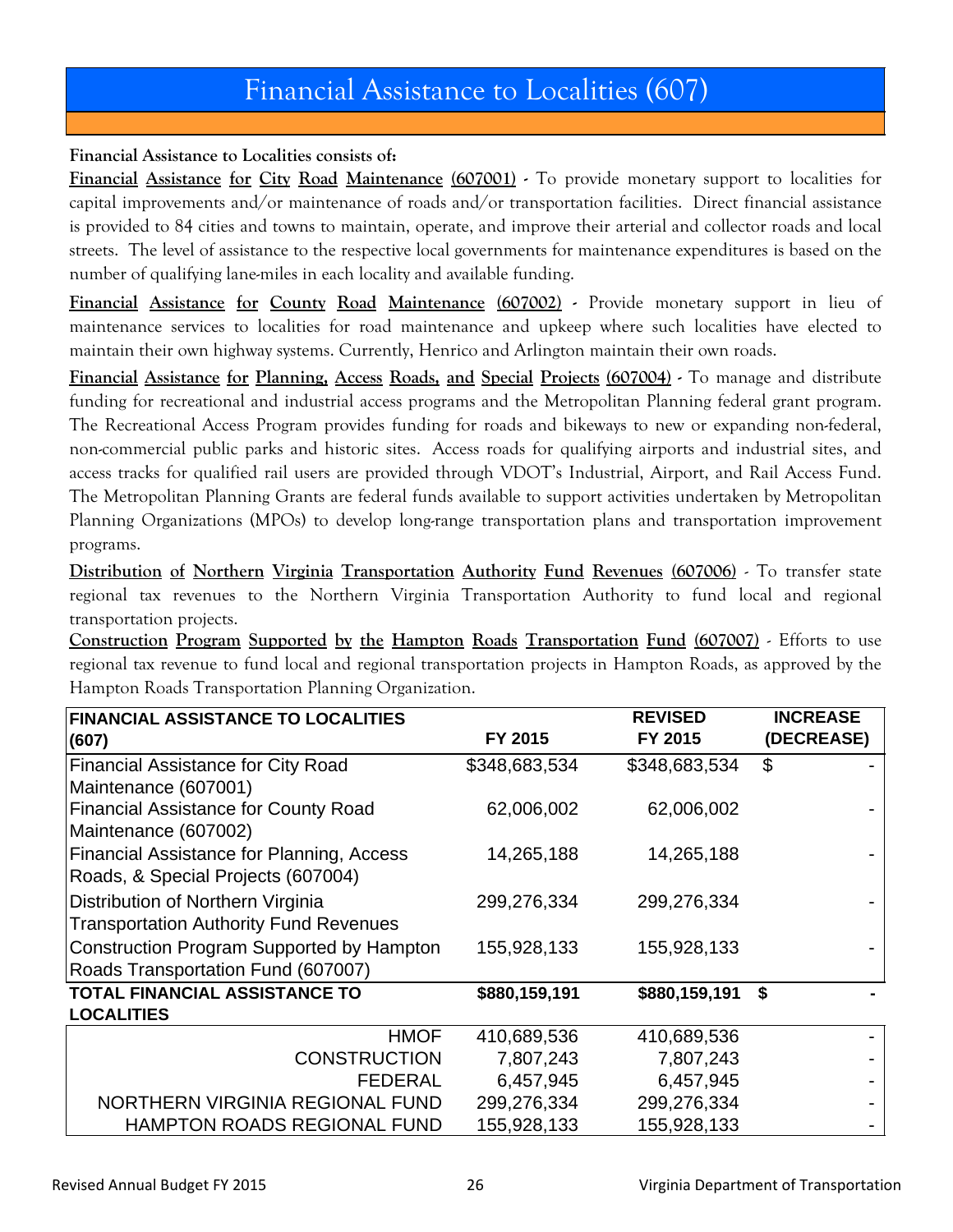## Non-Toll Supported Transporation Debt Service (612)

Non-Toll Supported Transportation Debt Service consists of:

**Highway Transportation Improvement District Debt Service (612001) -** To provide for the debt service requirements of the bonds sold to finance transportation improvements in special tax districts. There is currently only one such district, the State Route 28 Highway Transportation Improvement District in Fairfax and Loudoun counties.

**Designated Highway Corridor Debt Service (612002) -** To provide for the debt service requirements of the bonds sold to finance transportation improvements in special designated highway corridors. The Commonwealth Transportation Board has issued transportation revenue bonds for the U.S. Route 58 Corridor Development Program, the City of Chesapeake Oak Grove Connector Project, and the Northern Virginia Transportation District (NVTD) Program.

**Federal Highway Revenue Anticipation Notes Debt Service (612003) -** To provide for the debt service requirements of the Federal Highway Reimbursement Anticipation Notes (FRANs) sold to finance transportation improvements in the Commonwealth.

**Commonwealth Transportation Capital Projects Bond Act Debt Service (612004) -** To provide for the debt service requirements of the bonds sold to finance transportation improvements under the Commonwealth Transportation Capital Projects Bond Act.

**Federal Transportation Grant Anticipation Revenue Notes Debt Service (612005) -** To provide for the debt service requirements of the bonds sold as Federal Transportation Grant Anticipation Revenue bonds (GARVEEs).

| <b>Non-Toll Supported Transportation Debt</b>                                           |               | <b>REVISED</b> | <b>INCREASE</b> |
|-----------------------------------------------------------------------------------------|---------------|----------------|-----------------|
| Service (612)                                                                           | FY 2015       | FY 2015        | (DECREASE)      |
| <b>Highway Transportation Improvement Debt Service</b><br>(612001)                      | \$7,216,819   | \$7,216,819    | \$              |
| Designated Highway Corridor Debt Service (612002)                                       | 83,327,049    | 83,327,049     |                 |
| <b>Federal Highway Reimbursement Anticipation Notes</b><br>Debt Service (612003)        | 31,717,220    | 31,717,220     |                 |
| Capital Projects Bonds/Reserve (612004)                                                 | 138,678,705   | 138,678,705    |                 |
| <b>Federal Transportation Grant Anticipation Revenue</b><br>Notes Debt Service (612005) | 64,733,388    | 64,733,388     |                 |
| Other                                                                                   |               | 10,500,000     | 10,500,000      |
| TOTAL NON-TOLL SUPPORTED DEBT SERVICE                                                   | \$325,673,181 | \$336,173,181  | \$10,500,000    |
| <b>FRANS</b>                                                                            | 31,717,220    | 31,717,220     |                 |
| <b>NVTD</b>                                                                             | 32,375,049    | 32,375,049     |                 |
| <b>OAK GROVE</b>                                                                        | 2,224,500     | 2,224,500      |                 |
| ROUTE 28                                                                                | 7,216,819     | 7,216,819      |                 |
| <b>PTF</b>                                                                              |               | 10,500,000     | 10,500,000      |
| <b>CPR BONDS</b>                                                                        | 138,678,705   | 138,678,705    |                 |
| ROUTE 58                                                                                | 48,727,500    | 48,727,500     |                 |
| <b>FEDERAL</b>                                                                          | 64,733,388    | 64,733,388     |                 |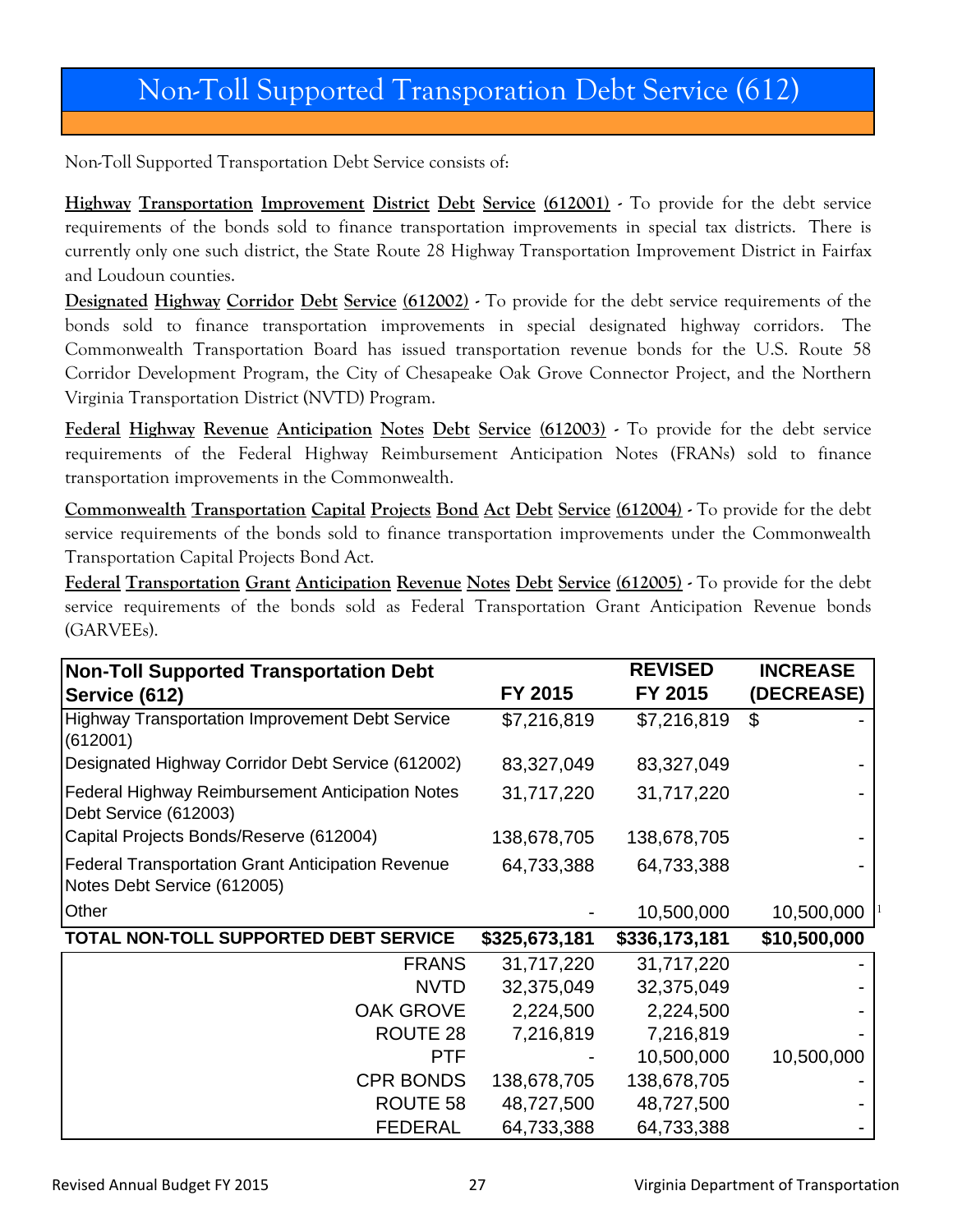Administrative and Support Services is comprised of:

**General Management and Direction (699001)** - To provide for the general administrative management, direction and support activities of VDOT. This includes, but is not limited to, accounting services, human resources, succession planning, health and safety services, procurement, facilities management, management studies, policy analysis, process improvements, performance management, internal auditing, innovative financing, financial planning services and oversight of compensation programs for all VDOT employees.

**Information Technology Services (699002)** - To provide for administrative management, direction and infrastructure support for tasks including, but not limited to, automated data processing services for citizens and visitors to the Commonwealth, Virginia's legislative bodies, other state and local government agencies as well as its own Department of Transportation employees.

**Facilities and Grounds Management Services (699015)** - To provide physical plant maintenance needs to VDOT facilities. This maintenance work is considered ordinary or routine nature and includes the cost of labor, equipment and materials to make minor repairs to utilities such as plumbing, heating, and electrical; and the maintenance of driveways, parking lots, and yards. The service area also funds small renovation/alteration projects that cost no more than \$10,000.

**Employee Training and Development (699024)** - To provide Employee Training and Development services to VDOT. This includes traditional classroom training and related development activities and tuition reimbursement.

| <b>ADMINISTRATIVE &amp; SUPPORT</b><br><b>SERVICES (699)</b>  | FY 2015       | <b>REVISED</b><br>FY 2015 | <b>INCREASE</b><br>(DECREASE) |
|---------------------------------------------------------------|---------------|---------------------------|-------------------------------|
| <b>General Management &amp; Direction</b><br>(699001)         | \$138,452,390 | \$136,552,026             | (\$1,900,364)                 |
| <b>Information Technology Services</b><br>(699002)            | 95,063,329    | 93,947,413                | $(1, 115, 916)$ <sup>4</sup>  |
| <b>Facilities and Grounds Management</b><br>Services (699015) | 15,495,222    | 15,477,227                | (17,995)                      |
| <b>Employee Training &amp; Development</b><br>(699024)        | 15,947,270    | 15,831,170                | (116, 100)                    |
| <b>TOTAL ADMINISTRATIVE &amp;</b>                             | \$264,958,211 | \$261,807,836             | (\$3,150,375)                 |
| <b>SUPPORT SERVICES</b>                                       |               |                           |                               |
| <b>HMOF</b>                                                   | 256, 145, 378 | 252,995,003               | (3, 150, 375)                 |
| <b>CONSTRUCTION</b>                                           | 812,833       | 812,833                   |                               |
| <b>FEDERAL</b>                                                | 8,000,000     | 8,000,000                 |                               |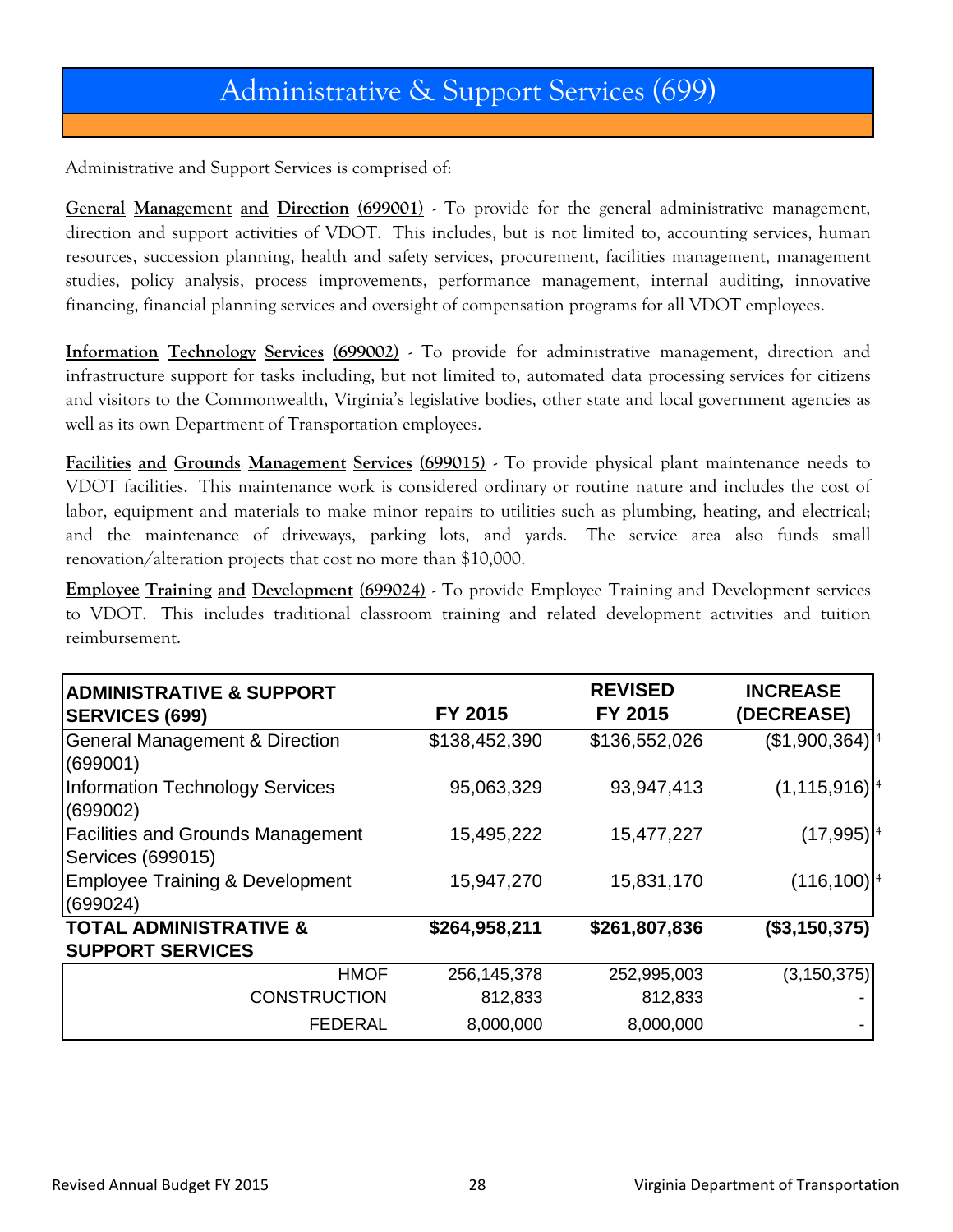## VDOT Capital Outlay (998)

Capital Outlay funding is provided to support the agency's building and renovation needs as well as Maintenance Reserve needs. This funding may be used for acquisition of real property (including buildings or plant) or machinery or equipment, new construction, and improvements related to state-owned real property, buildings, plant, machinery or equipment (including plans therefore), as defined in the *Code of Virginia.* All capital outlay projects must be approved by the Governor and General Assembly via the Six-Year Capital Improvement Plan and the Biennial Budget. VDOT receives direction from the Department of Planning and Budget and the Department of General Services on the development and execution of the Capital Outlay Program.

| VDOT CAPITAL OUTLAY (998)        | FY 2015      | <b>REVISED</b><br><b>FY 2015</b> | <b>INCREASE</b><br>(DECREASE) |
|----------------------------------|--------------|----------------------------------|-------------------------------|
| <b>TOTAL VDOT CAPITAL OUTLAY</b> | \$38,009,317 | \$38,009,317                     | - 1                           |
| <b>CONSTRUCTION</b>              | 38,009,317   | 38,009,317                       |                               |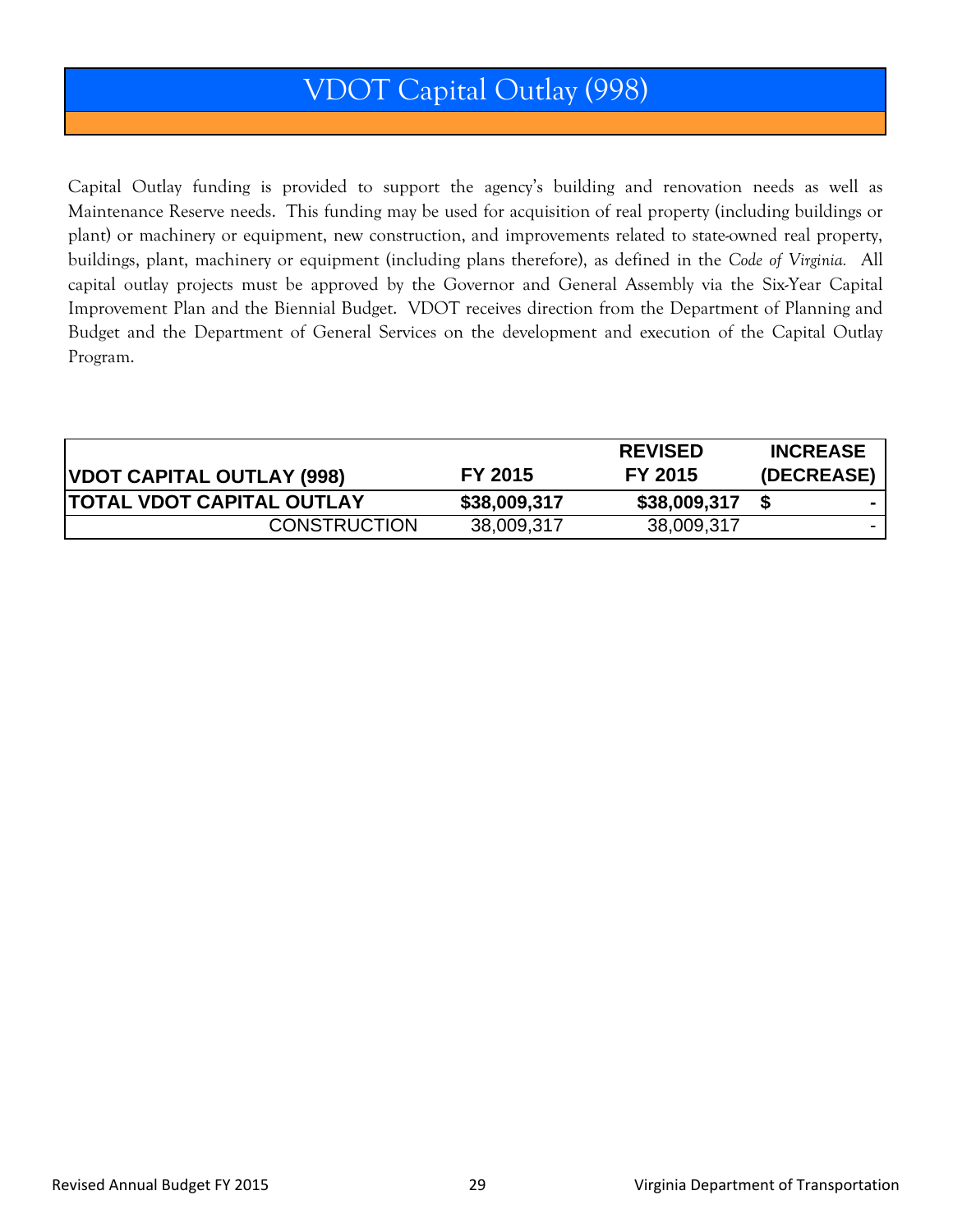## Support to Other State Agencies

VDOT provides funding to other agencies to cover support activities and services related to the transportation programs.

| <b>SUPPORT TO OTHER STATE AGENCIES</b>                   |              | <b>REVISED</b> | <b>INCREASE</b> |  |
|----------------------------------------------------------|--------------|----------------|-----------------|--|
|                                                          | FY 2015      | FY 2015        | (DECREASE)      |  |
| <b>Transportation Appropriation to Other</b>             |              |                |                 |  |
| <b>Agencies</b>                                          |              |                |                 |  |
| Department of Education                                  | \$243,919    | \$243,919      | \$              |  |
| <b>Marine Resources Commission</b>                       | 313,768      | 313,768        |                 |  |
| Secretary of Transportation                              | 831,149      | 831,149        |                 |  |
| <b>Department of State Police</b>                        | 8,185,295    | 8,185,295      |                 |  |
| Department of Minority Business Enterprise               | 1,453,283    | 1,453,283      |                 |  |
| Department of Historic Resources                         | 100,000      | 100,000        |                 |  |
| Department of Rail & Public Transportation               |              |                |                 |  |
| Department of Emergency Management                       | 1,170,639    | 1,170,639      |                 |  |
| Department of Motor Vehicles                             | 14,815,624   | 14,815,624     |                 |  |
| Virginia Port Authority                                  | 2,550,023    | 2,550,023      |                 |  |
| Department of Treasury                                   | 185,187      | 185,187        |                 |  |
| Virginia Liaison Office                                  | 147,501      | 147,501        |                 |  |
| Virginia Commercial Space Flight Authority               | 15,800,000   | 15,800,000     |                 |  |
| Virginia Port Authority - Ch. 2, item 454, D.            |              | 3,100,000      | 3,100,000       |  |
| Office of the State Inspector General                    | 1,777,321    | 1,777,321      |                 |  |
| <b>SUBTOTAL</b>                                          | 47,573,709   | 50,673,709     | 3,100,000       |  |
| <b>Transfers to the General Fund</b>                     |              |                |                 |  |
| <b>Department of General Services</b>                    | 362,854      | 362,854        |                 |  |
| Department of Agriculture & Conservation                 | 97,586       | 97,586         |                 |  |
| <b>Services</b>                                          |              |                |                 |  |
| Chesapeake Bay Initiatives                               | 7,416,469    | 7,416,469      |                 |  |
| <b>Telecommunication Contract Savings</b>                |              |                |                 |  |
| <b>Indirect Costs</b>                                    | 3,028,317    | 3,028,317      |                 |  |
| Department of Taxation                                   | 2,883,627    | 2,883,627      |                 |  |
| <b>SUBTOTAL</b>                                          | 13,788,853   | 13,788,853     |                 |  |
| <b>Transfers to Other Agencies</b>                       |              |                |                 |  |
| Department of Motor Vehicles (fuel tax                   | 1,500,000    | 1,500,000      |                 |  |
| evasion)                                                 |              |                |                 |  |
| <b>SUBTOTAL</b><br>TOTAL SUPPORT TO OTHER STATE AGENCIES | 1,500,000    | 1,500,000      | \$3,100,000     |  |
|                                                          | \$62,862,562 | \$65,962,562   |                 |  |
| <b>HMOF</b>                                              | 43,698,187   | 43,698,187     |                 |  |
| <b>CONSTRUCTION</b>                                      | 19,069,794   | 22,169,794     | 3,100,000       |  |
| <b>TOLL FACILITIES REVOLVING</b>                         | 23,129       | 23,129         |                 |  |
| <b>TPOF</b>                                              | 71,452       | 71,452         |                 |  |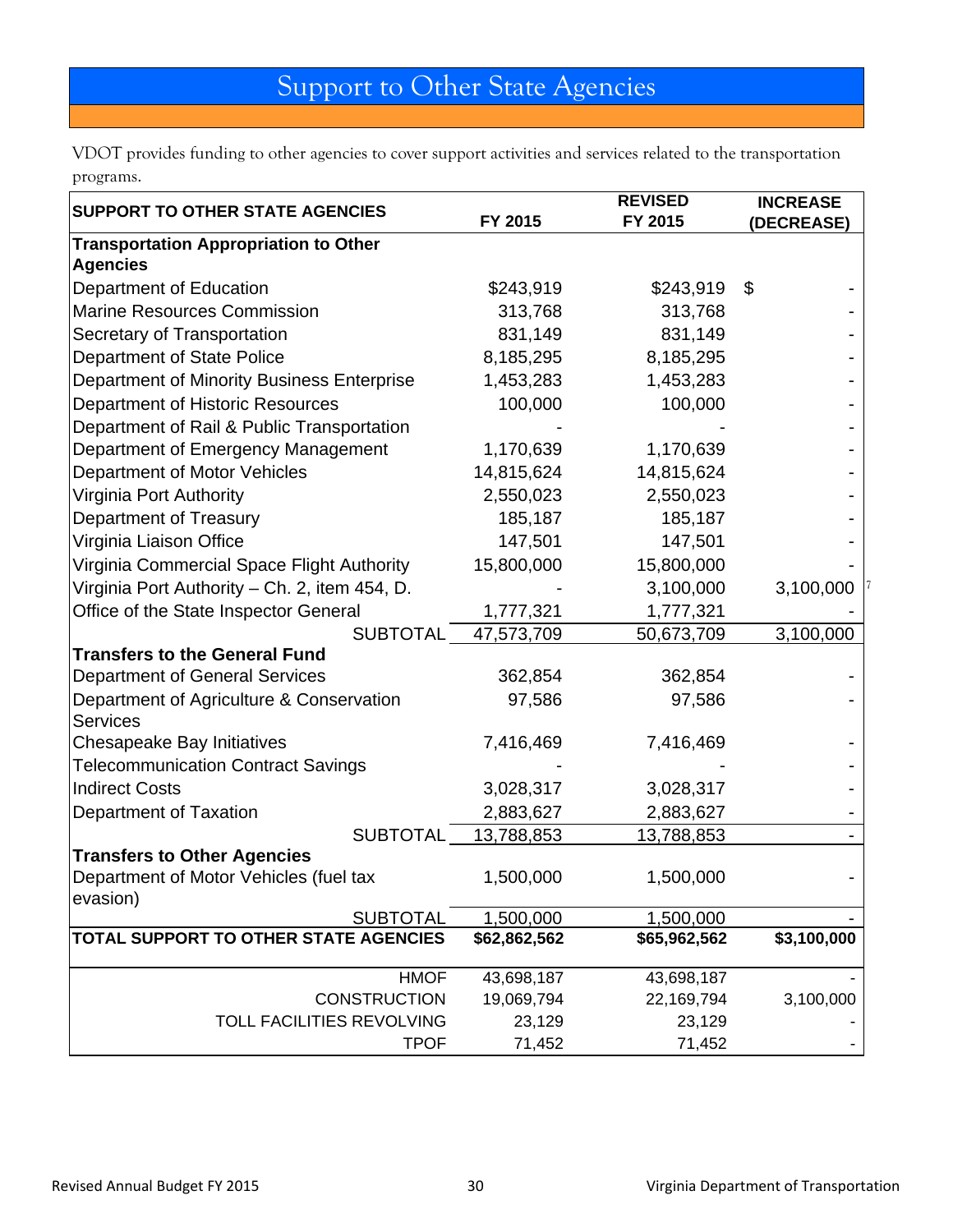The following table summarizes VDOT's budget by major program and major fund.

| Program                                                           | <b>HMOF</b>     | <b>Construction</b> | Federal       | <b>Bonds</b> |     | Other*        | <b>Total</b>    |
|-------------------------------------------------------------------|-----------------|---------------------|---------------|--------------|-----|---------------|-----------------|
| <b>Environmental Monitoring and</b><br>Evaluation (514)           | \$              | \$13,251,385        | \$            | \$           |     | \$            | \$13,251,385    |
| <b>Ground Transportation</b><br>Planning & Research (602)         | 15.371.692      | 34.907.346          | 17.657.282    |              |     |               | 67,936,320      |
| <b>Highway System Acquisition</b><br>and Construction (603)       |                 | 566.665.941         | 476.584.247   |              |     | 30.026.663    | 1.073.276.851   |
| <b>Highway System Maintenance</b><br>(604)                        | 1,247,689,473   | $\sim$              | 332.871.393   |              |     |               | 1,580,560,866   |
| <b>Commonwealth Toll Facilities</b><br>(606)                      |                 |                     |               |              |     | 33.871.726    | 33.871.726      |
| Financial Assistance to<br>Localities (607)                       | 410.689.536     | 7.807.243           | 6.457.945     |              |     | 455.204.467   | 880.159.191     |
| Non-Toll Supported<br><b>Transportation Debt Service</b><br>(612) |                 |                     | 64.733.388    |              |     | 271,439,793   | 336,173,181     |
| Administrative and Support<br>Services (699)                      | 252.995.003     | 812.833             | 8.000.000     |              |     |               | 261,807,836     |
| VDOT Capital Outlay (998)                                         |                 | 38,009,317          |               |              |     |               | 38,009,317      |
| Support to Other State<br>Agencies                                | 43.698.187      | 22,169,794          |               |              |     | 94.581        | 65,962,562      |
| Support to DRPT Programs                                          |                 |                     |               |              |     |               | 3,797,301       |
| Support to Ports                                                  |                 | 372.765             |               |              |     |               | 372,765         |
| <b>TOTAL</b>                                                      | \$1.970.443.891 | \$687,793,925       | \$906.304.255 |              | \$0 | \$790,637,230 | \$4,355,179,301 |

\* - Other includes tolls, PTF, Route 58, Route 28, Oak Grove, TPOF, and Regional Transportation Funds.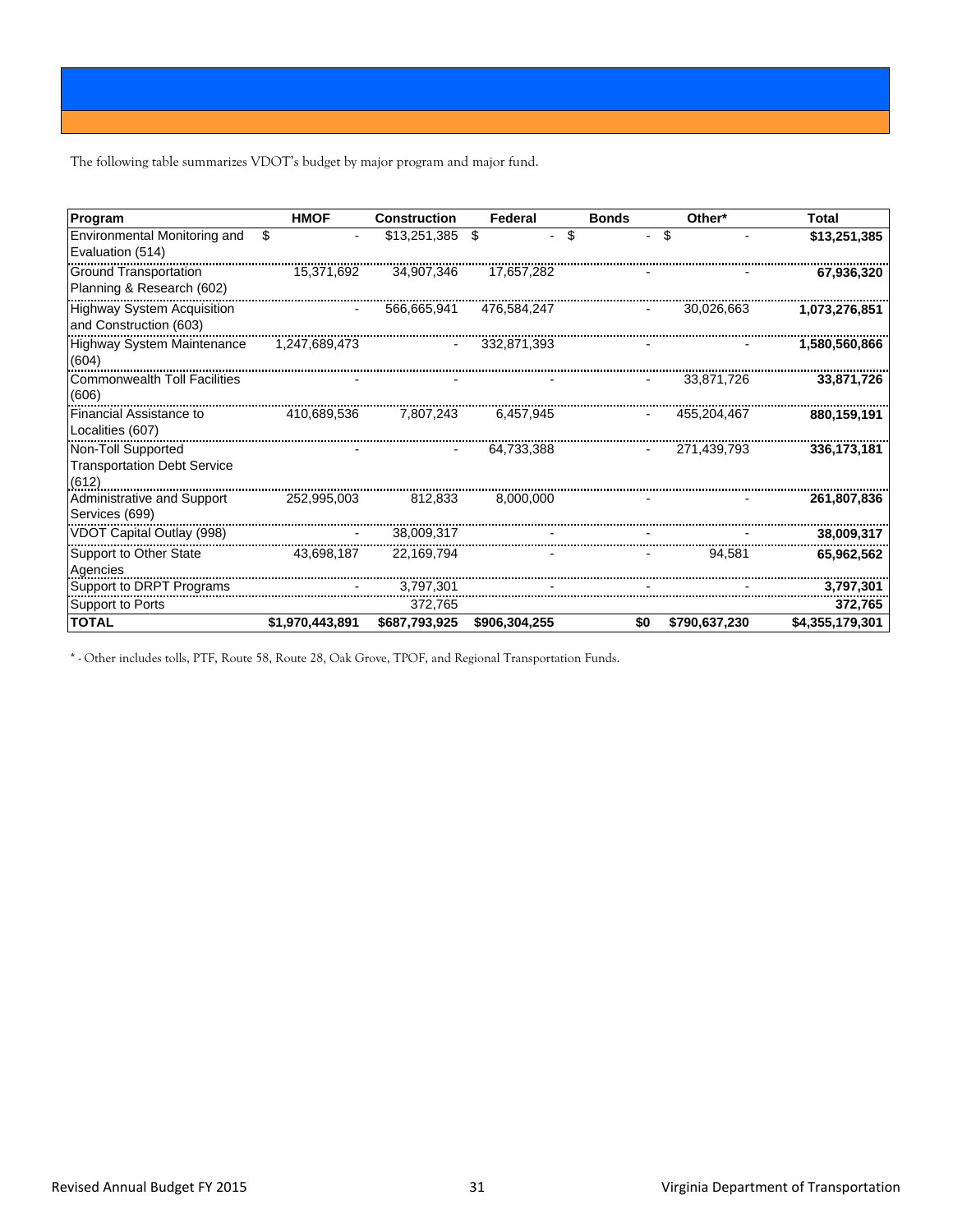## Budget Comparison Schedule for Revised FY 2015

#### **Revenues**

| Revenue provided by the General Fund of the Commonwealth | \$          | 40,000,000      |
|----------------------------------------------------------|-------------|-----------------|
| Taxes                                                    |             | 2,826,079,172   |
| Rights and privileges                                    | 317,118,020 |                 |
| Sale of property and commodities                         |             |                 |
| Interest, dividends, and rents                           |             | 15,704,173      |
| Fines, forfeitures, court fees                           |             |                 |
| Penalties, and escheats                                  |             | 1,778,587       |
| Receipts from localities and private sector              |             | 196,335,140     |
| Federal grants and contracts                             |             | 906,304,255     |
| Toll revenues                                            |             | 26,984,704      |
| Other                                                    |             | 60,305,379      |
| <b>Total Revenues</b>                                    |             | 4,390,609,430   |
| <b>Other Financing Sources</b>                           |             |                 |
| Other financing sources                                  |             | (35, 430, 129)  |
| Bond proceeds                                            |             |                 |
| Note proceeds                                            |             |                 |
| Transfers from other state agencies and General Fund     |             |                 |
| <b>Transfers in</b>                                      |             |                 |
| <b>Total Other Financing Sources</b>                     |             | (35,430,129)    |
| <b>Total Revenues and Other Sources</b>                  |             | \$4,355,179,301 |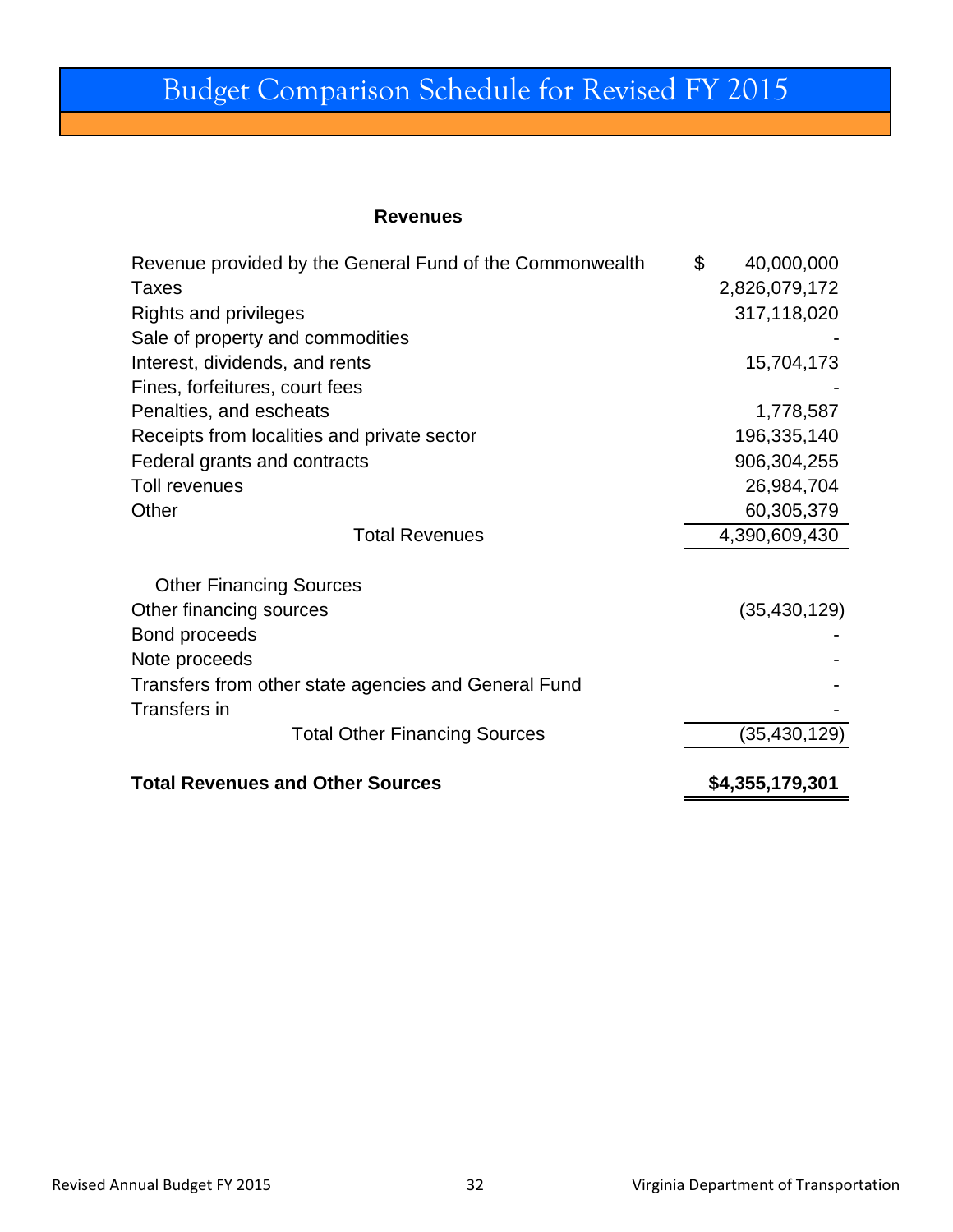# Budget Comparison Schedule for Revised FY 2015

#### **Expenditures**

| Administrative and support services                                                 | \$<br>261,807,836 |
|-------------------------------------------------------------------------------------|-------------------|
| Ground transportation system planning and research                                  | 67,936,320        |
| Highway system acquisition and construction                                         | 1,073,276,851     |
| Highway system maintenance                                                          | 1,580,560,866     |
| Financial assistance to localities                                                  | 880,159,191       |
| Environmental monitoring and compliance                                             | 13,251,385        |
| Toll facility operations and construction                                           | 33,871,726        |
| Capital outlay                                                                      | 38,009,317        |
| <b>Debt Service</b>                                                                 | 336, 173, 181     |
| <b>Total Expenditures</b>                                                           | 4,285,046,673     |
| <b>Other Financing Uses</b><br>Other financing uses                                 |                   |
| Transfers to other state agencies and General Fund                                  | 70,132,628        |
| <b>Transfers out</b>                                                                |                   |
| <b>Total Other Financing Uses</b>                                                   | 70,132,628        |
| <b>Total Expenditures and Other Uses</b>                                            | 4,355,179,301     |
|                                                                                     |                   |
| <b>Revenues and Other Sources Over (Under)</b><br><b>Exenditures and Other Uses</b> | \$                |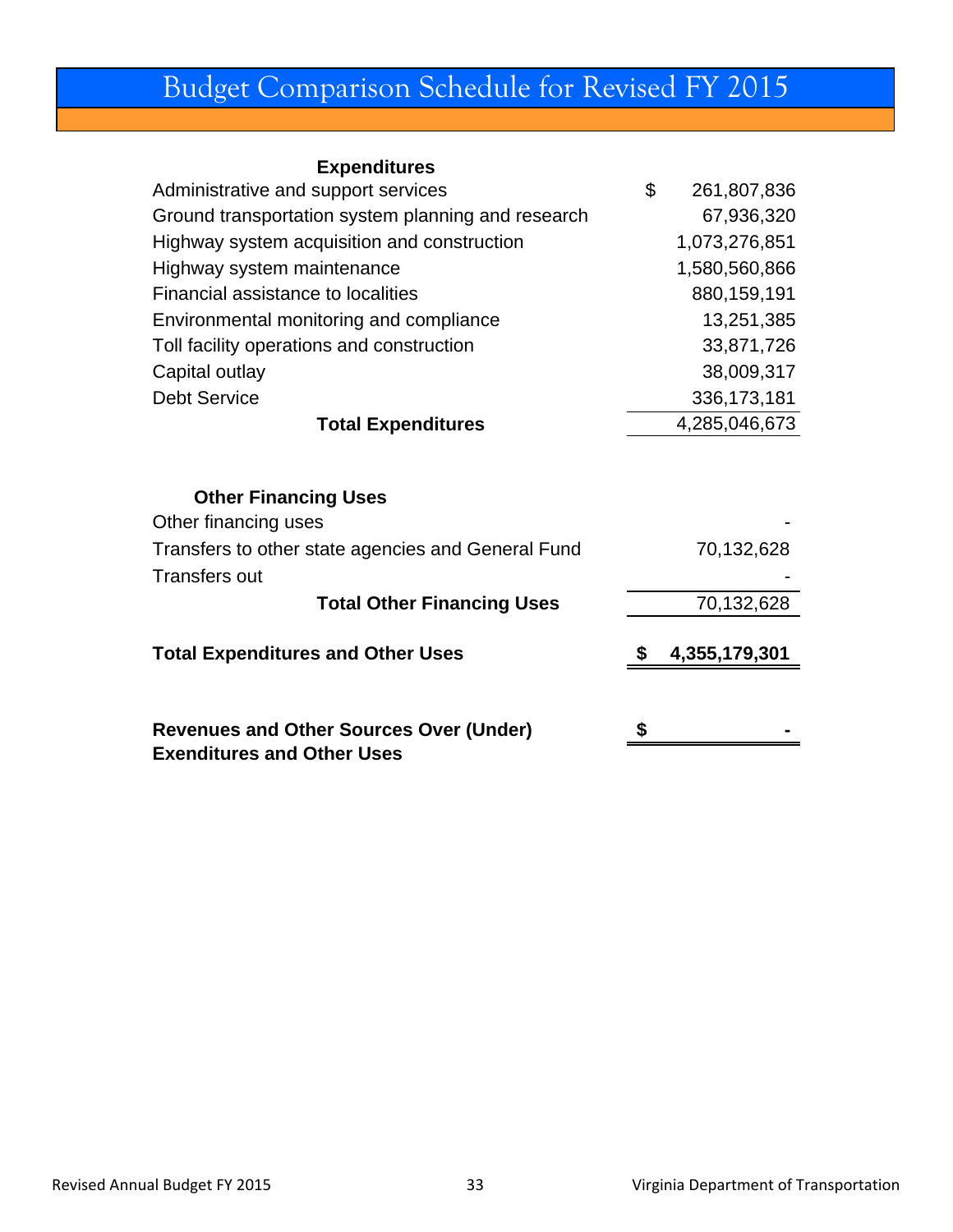# Index: Acronyms and Terminology

| Term                                | Description                                                                                                                                                                                                                                                                                                                                                                                                                                                                                                                                                                                                                     |
|-------------------------------------|---------------------------------------------------------------------------------------------------------------------------------------------------------------------------------------------------------------------------------------------------------------------------------------------------------------------------------------------------------------------------------------------------------------------------------------------------------------------------------------------------------------------------------------------------------------------------------------------------------------------------------|
| <b>BROS</b>                         | Bridge Off-System                                                                                                                                                                                                                                                                                                                                                                                                                                                                                                                                                                                                               |
| <b>CMAQ</b>                         | Congestion Mitigation and Air Quality                                                                                                                                                                                                                                                                                                                                                                                                                                                                                                                                                                                           |
| <b>CPR</b>                          | Capital Projects Revenue Bonds                                                                                                                                                                                                                                                                                                                                                                                                                                                                                                                                                                                                  |
| CTB Formula                         | The Code of Virginia calls for the Allocation of funds among highway systems (§ 33.1-23.1.). The<br>section was updated during the 2012 General Assembly session with the addition of the CTB<br>Formula. Through FY 2020, up to \$500 million of funds available may be distributed in the following<br>manner: 25% Bridge, 25% High Priority Projects, 25% Interstate and Primary and Primary Extension<br>Pavements, 15% Public-Private Transportation Act Projects, 5% Unpaved roads, and 5% to Smart<br>Roadway Technology.                                                                                                |
| <b>DRPT</b>                         | Department of Rail and Public Transportation                                                                                                                                                                                                                                                                                                                                                                                                                                                                                                                                                                                    |
| <b>FHWA</b>                         | Federal Highway Administration                                                                                                                                                                                                                                                                                                                                                                                                                                                                                                                                                                                                  |
| <b>FRANs</b>                        | Federal Reimbursement Anticipation Notes                                                                                                                                                                                                                                                                                                                                                                                                                                                                                                                                                                                        |
| <b>GARVEE</b>                       | Federal Grant Anticipation Revenue Bonds                                                                                                                                                                                                                                                                                                                                                                                                                                                                                                                                                                                        |
| <b>HMOF</b>                         | Highway Maintenance and Operating Fund                                                                                                                                                                                                                                                                                                                                                                                                                                                                                                                                                                                          |
| <b>MWAA</b>                         | Metropolitan Washington Airports Authority                                                                                                                                                                                                                                                                                                                                                                                                                                                                                                                                                                                      |
| <b>NHPP</b>                         | National Highway Performance Program                                                                                                                                                                                                                                                                                                                                                                                                                                                                                                                                                                                            |
| NHPP APD                            | National Highway Performance Program dedicated to the Appalachian Development Program                                                                                                                                                                                                                                                                                                                                                                                                                                                                                                                                           |
| NHPP Bridge                         | National Highway Performance Program dedicated to Bridges                                                                                                                                                                                                                                                                                                                                                                                                                                                                                                                                                                       |
| <b>NVTD</b>                         | Northern Virginia Transportation District                                                                                                                                                                                                                                                                                                                                                                                                                                                                                                                                                                                       |
| Oak Grove                           | City of Chesapeake Oak Grove Connector Project Bonds                                                                                                                                                                                                                                                                                                                                                                                                                                                                                                                                                                            |
| PTF                                 | Priority Transportation Fund                                                                                                                                                                                                                                                                                                                                                                                                                                                                                                                                                                                                    |
| Soft Match                          | The budget contains a significant application of Toll Credits that are used as "soft match" to meet the<br>nonfederal share matching requirements. Section 120(j) of Title 23 permits states to substitute certain<br>previous toll-financed investments for state matching funds on current Federal-aid projects. It permits<br>the non-Federal share of a project's cost to be met through a "soft match" of toll credits. The federal<br>share on most projects in the future can effectively be increased up to 100 percent. However, the use<br>of soft match does not increase the federal funding available to Virginia. |
| <b>STP</b>                          | Surface Transportation Program                                                                                                                                                                                                                                                                                                                                                                                                                                                                                                                                                                                                  |
| STP Bridge                          | Surface Transportation Program dedicated to Bridges                                                                                                                                                                                                                                                                                                                                                                                                                                                                                                                                                                             |
| <b>STP</b> Regional                 | Federal allocation that is to be used in urbanized areas with population greater than 200,000 - This<br>portion is to be divided among those areas based on their relative share of population                                                                                                                                                                                                                                                                                                                                                                                                                                  |
| <b>STP</b> Statewide                | Surface Transportation Program suballocation that may be used in any area of the State                                                                                                                                                                                                                                                                                                                                                                                                                                                                                                                                          |
| STP Under<br>200,000                | Federal allocation that is to be used in areas with population greater than 5,000 but no more than<br>200,000                                                                                                                                                                                                                                                                                                                                                                                                                                                                                                                   |
| STP Under 5,000                     | Federal allocation that is to be used in areas with population of 5,000 or less                                                                                                                                                                                                                                                                                                                                                                                                                                                                                                                                                 |
| <b>TAP</b>                          | <b>Transportation Alternatives Program</b>                                                                                                                                                                                                                                                                                                                                                                                                                                                                                                                                                                                      |
| Tele Fees                           | Allocation of revenue from Public Rights-of-Way Use Fee to a provider of telecommunications service                                                                                                                                                                                                                                                                                                                                                                                                                                                                                                                             |
| <b>Toll Facilities</b><br>Revolving | Toll Facilities Revolving Account                                                                                                                                                                                                                                                                                                                                                                                                                                                                                                                                                                                               |
| <b>TPOF</b>                         | Transportation Partnership Opportunity Fund                                                                                                                                                                                                                                                                                                                                                                                                                                                                                                                                                                                     |
| <b>TTF</b>                          | <b>Transportation Trust Fund</b>                                                                                                                                                                                                                                                                                                                                                                                                                                                                                                                                                                                                |